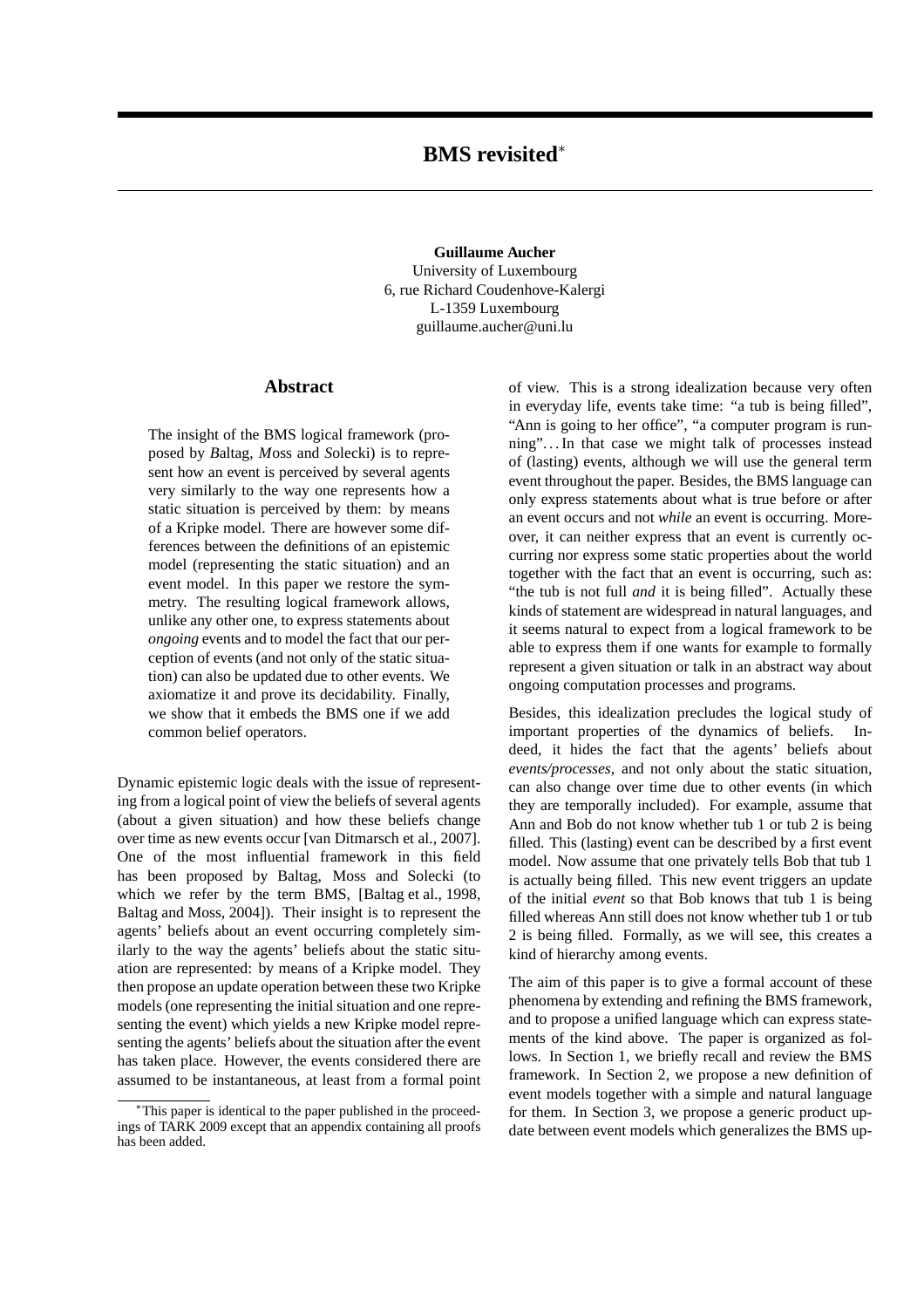date product. In Section 4, we propose a general dynamic language that can express statements about the situation as well as the current events occurring in this situation. We then axiomatize it and show that the BMS system can be embedded in our framework if we add common belief operators. Finally, in Section 5 we compare our framework with related works and notably with process logics.

## **1 The BMS framework**

Let  $\Phi$  be a finite set of propositional letters also called atomic facts and let G be a finite set of agents.

**Epistemic models** are tuples of the form  $M = (W, R, V)$ , where W is a non-empty set of possible worlds,  $V : \Phi \rightarrow$  $2^W$  a valuation and  $R : G \rightarrow 2^{W \times W}$  assigns an accessibility relation to each agent. We write  $R_j = R(j)$ and  $R_j(w) = \{w' \in W \mid R_j(w, w')\}$ . When we have  $v \in R_i(w)$  then in world w agent j considers world v as being possible. The epistemic language for epistemic models is defined as follows:

$$
\mathcal{L}^e: \varphi ::= p \mid \neg \varphi \mid \varphi \land \varphi \mid B_j \varphi \mid C_G \varphi
$$

where p ranges over  $\Phi$  and j over G.  $B_i\varphi$  reads 'agents j believes  $\varphi'$  and  $C_G\varphi$  reads 'it is common belief among the agents G that  $\varphi$  is true'. The degree of a formula without common belief  $deg(\varphi)$  is defined inductively as usual.<sup>1</sup> The truth conditions for this language are defined inductively as follows. Let  $w \in W$ .  $M, w \models p$  iff  $w \in V(p); M, w \models \neg \varphi$  iff not  $M, w \models \varphi; M, w \models \varphi \land \varphi'$ iff  $M, w \models \varphi$  and  $M, w \models \varphi'$ ;  $M, w \models B_j \varphi$  iff for all  $v \in R_j(w)$   $M, v \models \varphi; M, w \models C_G \varphi$  iff for all  $v \in$  $\sqrt{ }$  $\bigcup\limits_{j\in G}R_j$  $\setminus^+$  $(w)$   $M, v \models \varphi$ <sup>2</sup> See [Fagin et al., 1995] for details.

**Example 1.1. ('tub' example)** Assume there are two tubs and two agents Ann and Bob. They both know that at least one tub is *not* full but they do not know which one and this is even common belief. Tub 2 is actually full but tub 1 is not. This situation is depicted in the epistemic model  $(M^0, w_a^0)$  of Figure 1. The boxed world  $w_a^0$  represents the actual world. The accessibility relations are represented by arrows indexed by A (standing for Ann) or B (standing for Bob). The propositional letter  $p^0$  (resp.  $q^0$ ) stands for 'tub 2 (resp. tub 1) is full'. So we have  $M^0, w_a^0 \models C_G(\neg p^0 \vee \neg p^0)$  $\neg q^{0}$ : 'it is common belief among Ann and Bob that at least one tub is not full'.

**Event models** are very similar to epistemic models and are of the form  $A = (E, R, Pre, Post)$ , where E is a finite and non-empty set,  $Pre : E \rightarrow \mathcal{L}$ ,  $Post :$ 



Figure 1: 'tub' example.  $(M^0, w_a^0)$ 

 $\Phi \times E \rightarrow \mathcal{L}$  and  $R : G \rightarrow 2^{W \times W}$  are functions. When we have  $b \in R_i(a)$  then the occurrence of a is perceived by agent  $j$  as being possibly the occurrence of b. Informally,  $Pre(a)$  is the precondition that a world must fulfill so that possible event  $a$  can take place in this world. For example  $Pre(a) = \top$  means that event a can take place in any world.  $Post(p, a)$  specifies which conditions a possible world should fulfill so that propositional letter  $p$  is true in the resulting world after event a has occurred (this function was originally introduced in [van Benthem et al., 2006, van Ditmarsch et al., 2005]). However, note that unlike epistemic models, there is no valuation and also no (natural) language for event models to describe and talk about events.

**Product update.** Given  $M = (W, R, V)$  and  $A =$  $(E, R, Pre, Post)$ , their *product update*  $M \otimes A$  $(W', R', V')$  is an epistemic model describing the new situation after the event described by A occurred in the situation described by  $M$ . The new set of possible worlds is  $W' = \{(w, a) | M, w \models Pre(a)\}\$ , the new valuation is  $V'(p) = \{(w, a) \mid M, w \models Post(p, w)\}\)$ , and the new accessibility relation is defined by  $(v, b) \in R_i(w, a)$  iff  $v \in R_i(w)$  and  $b \in R_i(a)$ .

**The BMS language**  $\mathcal{L}_{BMS}(A)$  is inspired from the one of Propositional Dynamic Logic (PDL) [Pratt, 1976, Harel et al., 2000] and takes as argument an event model A. It is just the epistemic one enriched with a new modality  $[A, a] \varphi$  which reads 'after any execution of event a,  $\varphi$ is true'. Its truth condition is as follows:

$$
M, w \models [A, a] \varphi \text{ iff } \\ M, w \models Pre(a) \text{ implies } M \otimes A, (w, a) \models \varphi
$$

Note that the event model A, which a priori is a semantic object, is given in the very definition of the syntax of the language.

### **2 Languages for event models**

In this section we are going to restore the symmetry between epistemic and event models.

 $\deg(p) = 0, deg(\neg \varphi) = deg(\varphi), deg(\varphi \wedge \varphi') = 0$  $max\{deg(\varphi), deg(\varphi')\}, deg(B_j\varphi) = deg(\varphi) + 1.$ <br><sup>2</sup>If *B* is a relation, we define  $B^+(w) = \{w | y \}$ 

<sup>&</sup>lt;sup>2</sup>If R is a relation, we define  $R^+(w) = \{v |$  there is  $w =$  $w_1, \ldots, w_n = v$  such that  $w_i R w_{i+1}$ .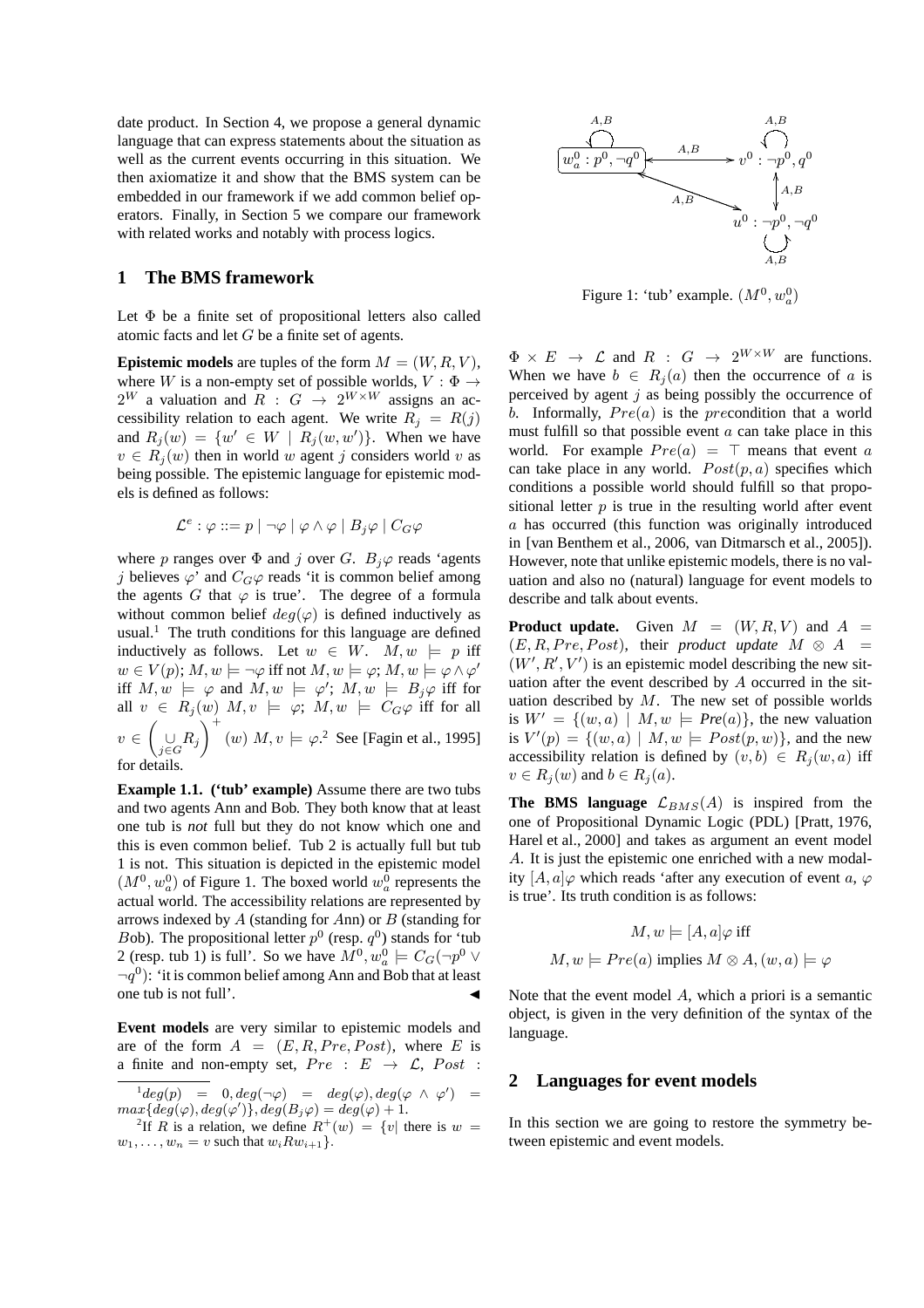### **2.1 Syntax**

Let  $\Phi^0, \ldots, \Phi^N$  be finite and disjoint sets of propositional letters.

**Definition 2.1.** Let  $i \in \{0, ..., N\}$ . The language  $\mathcal{L}^i$  is defined inductively as follows

$$
\mathcal{L}^i: \varphi^i ::= p^i \mid \neg \varphi^i \mid \varphi^i \wedge \varphi^i \mid B_j \varphi^i
$$

where  $p^i$  ranges over  $\Phi^i$  and j over G.  $\langle B_i \rangle \varphi^i$  abbreviates  $\neg B_j \neg \varphi^i$ .  $E\varphi^i$  abbreviates  $\bigwedge_i B_j \varphi$  and  $E^n \varphi^i$  is defined inductively by  $E^0 \varphi^i = \varphi^i$  and  $E^{n+1} \varphi^i = E E^n \varphi^i$ . We also note  $\mathcal{L}_n^i = \{ \varphi^i \in \mathcal{L}^i \mid deg(\varphi^i) \leq n \}$  and by notation,  $\varphi^i \in \mathcal{L}^i$  for all  $i \in \{0, \ldots, N\}.$ 

The propositional letters  $p^i \in \Phi^i$  for  $i \geq 1$  are called *atomic events* (of type *i*) and the propositional letters  $p^0 \in$ Φ<sup>0</sup> are called *atomic facts*. J

Language  $\mathcal{L}^0$  corresponds to the classical epistemic language  $\mathcal{L}^e$  of Section 1 (without common belief). The other languages  $\mathcal{L}^i$  for  $i \geq 1$  are used to describe (types of) events. Atomic events  $p^i$  for  $i \geq 1$  describe events, just as atomic facts  $p^0$  describe static properties of the world. For example  $p^1$  = 'Ann shows her red card to Bob',  $p^2$ = 'one truthfully announces that tub 2 is being filled',  $r^3$ = 'Claire is observing Ann observing Bob opening the box'. . . Generally, atomic events are of the form 'something is happening', 'somebody *is doing* something' whereas atomic facts are of the form 'something has this static property'. Besides, the occurrence of these atomic events might change some properties of the world, unlike atomic facts. The negation  $\neg p^i$  of an atomic event  $p^i$  should be interpreted as 'the atomic event  $p^i$  is not occurring'. However, this does not mean that another 'opposite' event is necessarily occurring.

Moreover, these atomic events might have preconditions. For example, the precondition that 'Ann shows her red card to Bob'  $(p<sup>1</sup>)$  is that 'Ann has the red card'  $(r_A)$ :  $Pre(p^{1}) = r_{A}$ . The precondition that 'one truthfully announces that tub 2 is being filled'  $(p^2)$  is that 'tub 2 is being filled'  $(p^1)$ :  $Pre(p^2) = p^1$ . The precondition that 'Claire is observing Ann observing Bob opening the box'  $(r^3)$  is that 'Ann is observing Bob opening the box'  $(r^2)$  whose precondition is that 'Bob is opening the box'  $(r^1)$ :  $Pre(r^3) = r^2$ and  $Pre(r^2) = r^1$ . Note that in these last two examples the preconditions of (atomic) events are also events. This motivates our introduction of different types of events and this also leads us to introduce a precondition function which assigns to every atomic event  $p^i$  a formula of  $\mathcal{L}^k$ , for some  $k \neq i$ .

**Definition 2.2.**  $Pre : \Phi^1 \cup ... \cup \Phi^N \to \mathcal{L}^0 \cup ... \cup \mathcal{L}^N$  is a function such that for all  $i \geq 1$ , there is a unique  $k \neq i$ such that for all  $p^i \in \Phi^i$ ,  $Pre(p^i) \in \mathcal{L}^k$ .

In that case, we (abusively) write  $Pre(i) = k$  or  $i \in$  $Pre^{-1}(k)$ . So  $({0, \ldots, N}, Pre^{-1})$  is a directed graph and we assume in this paper that it is a rooted tree with root 0.

Note that because the atomic events of  $\Phi^i$  are supposed to describe a particular type of event  $i$ , we assume that their preconditions should deal with the same type of event  $k$  (or with properties of the world) described by some  $\mathcal{L}^k$ . If this is not the case then the set  $\Phi^i$  should be split up in subsets each dealing with a more specific type of event.

Moreover, the occurrence of atomic events might change the truth value of some atomic facts or of some other atomic events. For instance, the occurrence of the atomic event  $q<sup>1</sup>$ ='tub 1 is being filled' affects the atomic fact  $q<sup>0</sup>$ ='tub 1 is full': after the occurrence of  $q^1$ , the atomic fact  $q^0$  is true. Likewise, pressing on a button  $b$  might trigger the filling of tub 2 (even if tub 1 is already being filled). So after the occurrence of the atomic event  $r^2$ ='Ann presses button b' the atomic event  $p<sup>1</sup>$ ='tub 2 is being filled' is true. This leads us to introduce a postcondition function which specifies some *sufficient* conditions for a propositional letter to be true in case an atomic event occurs.

**Definition 2.3.** For all  $i \in \{1, ..., N\}$  and  $k \in$  $\{0, \ldots, N\}$  such that  $Pre(i) = k$ , we define a function  $Post(i, k) : \Phi^k \times \Phi^i \to \mathcal{L}^k$ .  $Post(i, k)$  is abusively written  $Post$ .

 $Post(p^k, p^i)$  is a sufficient condition *before* the occurrence of  $p^i$  for  $p^k$  to be true after the occurrence of  $p^i$ . So in the tub example,  $Post(q^0, p^1) = \top$  and  $Post(p^0, p^1) = p^0$ , where we recall that  $p^0$ ='tub 2 is full'.

#### **2.2 Semantics**

We are now ready to define a semantics for this hierarchy of languages.

**Definition 2.4.** Let  $i \in \{0, ..., N\}$ . A  $\mathcal{L}^i$ -model  $M^i$  is a triple  $M^i = (W^i, R^i, V^i)$  such that

- $W^i$  is a non-empty set of possible worlds;
- $R^i: G \to 2^{W^i \times W^i}$  assigns an accessibility relation to each agent;
- $V^i$ :  $\Phi^i \rightarrow 2^{W^i}$  assigns a set of possible worlds to each propositional letter.

We write  $w^i \in M^i$  for  $w^i \in W^i$  and  $(M^i, w^i)$  is called a  $pointed$   $\mathcal{L}^i$ -model.

So a  $\mathcal{L}^i$ -model is just an epistemic model where the set of propositional letters is  $\Phi^i$ . The truth conditions are also identical to the ones of epistemic logic:

**Definition 2.5.** Let  $i \in \{0, ..., N\}$ . Let  $M^i$  be a  $\mathcal{L}^i$ model,  $w^i \in M^i$  and  $\varphi^i \in \mathcal{L}^i$ .  $M^i, w^i \models \varphi^i$  is defined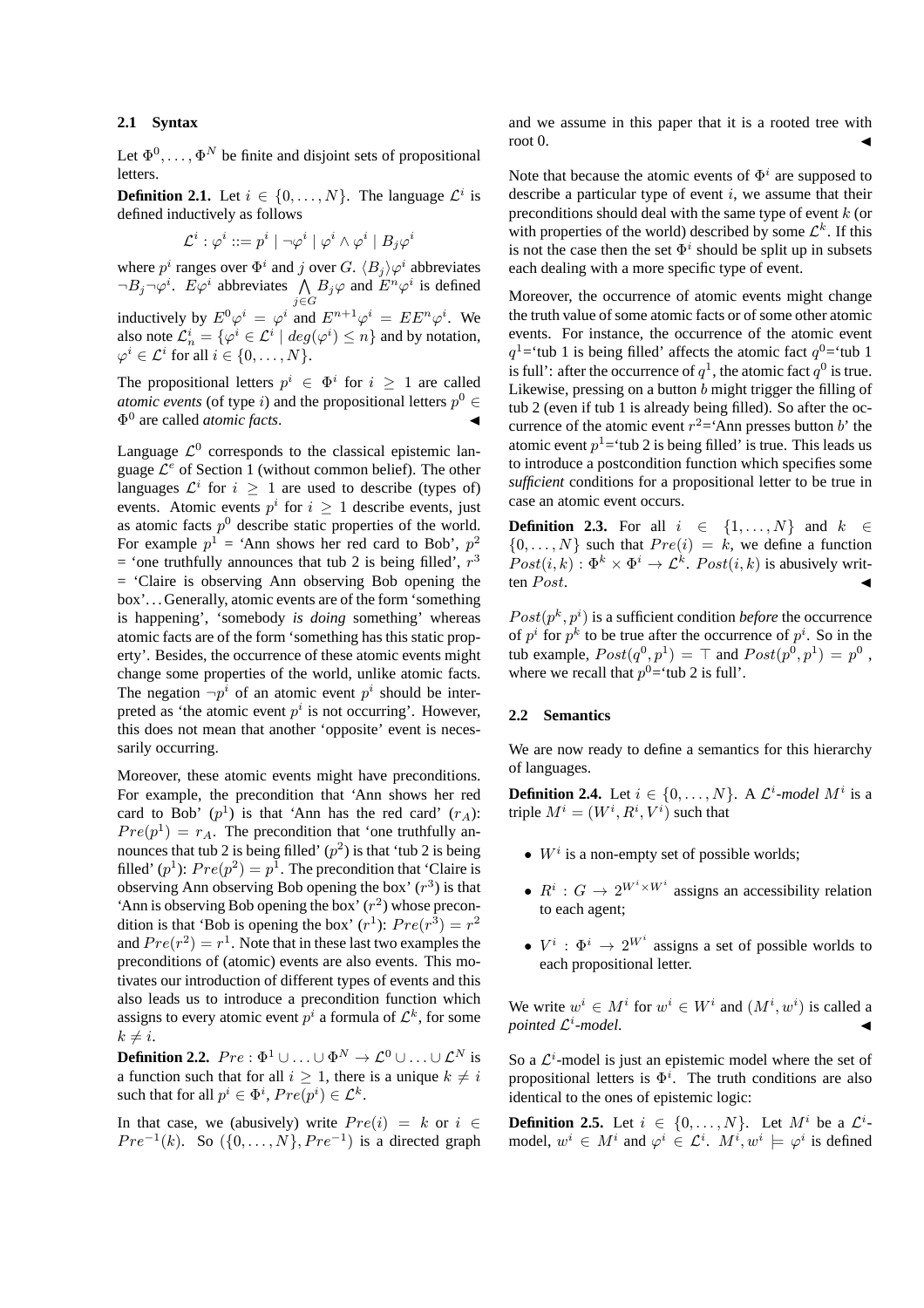inductively as follows:

$$
\begin{array}{llll} M^i, w^i \models p^i & \text{iff} & w^i \in V(p^i) \\ M^i, w^i \models \neg \varphi^i & \text{iff} & \text{not } M^i, w^i \models \varphi^i \\ M^i, w^i \models \varphi^i \land \psi^i & \text{iff} & M^i, w^i \models \varphi^i \text{ and } M^i, w^i \models \psi^i \\ M^i, w^i \models B_j \varphi^i & \text{iff} & \text{for all } v^i \in R_j(w^i), M^i, v^i \models \varphi^i \end{array}
$$

We write  $M^i \models \varphi^i$  when  $M^i, w^i \models \varphi^i$  for all  $w^i \in M^i$ , and  $\models^i \varphi^i$  when for all  $\mathcal{L}^i\text{-model }M^i$ ,  $M^i\models \varphi^i$  $\mathcal{L} = \mathcal{L}$ 

So the  $\mathcal{L}^i$ -models are free of the precondition and postcondition functions  $Pre$  and  $Post$  that were present in the definition of event models. However, given a  $\mathcal{L}^i$ -model  $M^i$ and  $w^i \in M^i$ , we can get back the usual preconditions and postconditions  $Pre(w^i)$  and  $Post(p, w^i)$  of event models: **Definition 2.6.** Let  $i \in \{1, \ldots, N\}$ ,  $k = Pre(i)$  and  $p^k \in$  $\Phi^k$ . Let  $M^i$  be a  $\mathcal{L}^i$ -model and  $w^i \in M^i$ .  $Pre(w^i)$  and  $Post(p^k, w^i)$  are defined as follows.

\n- \n
$$
Pre(w^i) = \bigwedge \{ Pre(p^i) \mid M^i, w^i \models p^i \};
$$
\n
\n- \n
$$
Post(p^k, w^i) =\n \begin{cases}\n \bigvee \{ Post(p^k, p^i) \mid M^i, w^i \models p^i \} \\
 \text{if } M^i, w^i \models p^i \text{ for some } p^i \in \Phi^i \\
 p^k \text{ otherwise.}\n \end{cases}
$$
\n
\n

For  $Pre(w<sup>i</sup>)$ , we take the conjunction of the relevant  $Pre(p<sup>i</sup>)$ s because these are *necessary* conditions for the possible event  $w^i$  to take place. On the other hand, for  $Post(p^k, w^i)$  we take the disjunction of the relevant  $Post(p^k, p^i)$ s because these are *sufficient* conditions for  $p^k$ to be true after the occurrence of  $w^i$ . Besides, if  $w^i$  is the event where nothing happens, i.e.  $M^i, w^i \models \neg p^i$  for all  $p^i \in \Phi^i$ , then the truth values of the  $p^k$ s should not change.

Finally we introduce a particular kind of  $\mathcal{L}^i$ -model which will be used in Section 4. For  $i \in \{1, \ldots, N\}$ , we define  $M^{i, \emptyset} = (\{w^{i, \emptyset}\}, R^{i, \emptyset}, V^{i, \emptyset})$  where  $V^{i, \emptyset}(p^i) = \emptyset$  for all  $p^i \in \Phi^i,$  and  $R_j^{i, \emptyset}(w^{i, \emptyset}) = \{w^{i, \emptyset}\}$  for all  $j \in G.$  So  $M^{i, \emptyset}$ represents the event whereby nothing happens and this is common belief among the agents.

#### **2.3 Axiomatization**

The axiomatization for the class of  $\mathcal{L}^i$ -models is the same as the one for epistemic models.

**Definition 2.7.** Let  $i \in \{0, ..., N\}$ . The logic  $\mathsf{L}^i$  for the language  $\mathcal{L}^i$  is defined by the following axiom schemes and inference rules. We write  $\vdash^i \varphi^i$  for  $\varphi^i \in L^i$ .

> Taut All propositional axiom schemes and inference rules  $\mathsf{K}^i \qquad \vdash^i B_j (\varphi^i \to \psi^i) \to (B_j \varphi^i \to B_j \psi^i)$ for all  $j \in G$ Nec<sup>i</sup> If  $\vdash^i \varphi^i$  then  $\vdash^i B_j\varphi^i$  for all  $j \in G$

**Theorem 2.8** ([Fagin et al., 1995]). *Let*  $i \in \{0, ..., N\}$ . *For all*  $\varphi^i \in \mathcal{L}^i$ ,  $\models^i \varphi^i$  *iff*  $\models^i \varphi^i$ *. Besides,*  $\mathsf{L}^i$  *is decidable.* 

### **2.4 Examples**

 $\blacktriangleleft$ 

 $\blacktriangleleft$ 

**Example 2.9. ('card' example)** This example shows that possible events of event models can be the combination of more elementary atomic events. Assume Ann, Bob and Claire play a card game with three cards: a red one, a green one and a yellow one. They have only one card and they only know the color of their cards. Ann has the red card, Bob the green card and Claire the yellow one. Then Ann and Bob show their card privately to each other in front of Claire who therefore does not know which card they show to each other. We model this example by introducing the atomic facts  $\Phi^0 = \{AhR, AhG,$  $AhY, BhR, BhG, BhY$ } and the atomic events  $\Phi^1$  =  ${AsR, AsG,BsG,BsG}.$  AhR stands for 'Ann has the Red card', *AhG* for 'Ann has the Green card', ... and so on. AsR stands for 'Ann shows her Red card', BsG stands for 'Bob shows his Green card',... and so on.  $Pre(1) = 0$  and  $Pre(AsR) = AhR, Pre(AsG) = AhG, Pre(BsG) =$  $BhG, Pre(BsG) = BhG.$  Finally,  $Post(p^0, p^1) = p^0$  for all  $p^0 \in \Phi^0$  and  $p^1 \in \Phi^1$  because these atomic events do not change atomic facts of the world (also called *epistemic events* in [Baltag and Moss, 2004]). The event of Ann and Bob showing privately their card to each other in front of Claire is depicted in Figure 2.

$$
\underbrace{[w_a^1:AsR,BsG]}_{A,B,C} \xrightarrow{\qquad \qquad } v^1:AsG,BsR
$$
\n
$$
\underbrace{\qquad \qquad}_{A,B,C} \xrightarrow{\qquad \qquad } v^1:AsG,BsR
$$

Figure 2: Ann and Bob show their cards to each other privately in front of Claire.

Applying Definition 2.6, we then obtain the usual preconditions and postconditions:  $Pre(w_a^1) = Pre(AsR) \wedge$  $Pre(BsG) = AhR \wedge BhG; Pre(v^1) = Pre(AsG) \wedge$  $Pre(BsR) = AhG \wedge BhR; Post(p, w_a^1) = Post(p, v^1) =$ p for all  $p \in \Phi^0$ .

**Example 2.10. ('tub' example)** Let  $\Phi^0 = \{p^0, q^0\}$ ,  $\Phi^1 = \{p^1, q^1\}, \Phi^2 = \{p^2\}.$  p<sup>0</sup> stands for 'tub 2 is full' and  $q^0$  for 'tub 1 is full'.  $p^1$  stands for 'tub 2 is being filled' and  $q^1$  for 'tub 1 is being filled'.  $p^2$  stands for 'one truthfully announces that tub 1 is being filled'.  $Pre(1) = 0$  and  $Pre(2) = 1$ .  $Pre(p^{1}) = \neg p^{0}$ ,  $Pre(q^{1}) =$  $\neg q^{0}$ .  $Pre(p^2) = q^1$ . We have  $Post(p^0, p^1) = T$ ,  $Post(q^0, q^1) = \top$  and  $Post(p^0, q^1) = p^0$ ,  $Post(q^0, p^1) =$  $q^0$ . We also have  $Post(p^1, p^2) = p^1$  and  $Post(q^1, p^2) =$  $q^1$ . In Figure 3 (*up*) is depicted the  $\mathcal{L}^1$ -model  $(M^1, w_a^1)$ representing the event whereby tub 1 is being filled but the agents do not know wether it is tub 1 or tub 2 which is being filled:  $M^1, w^1_a \models q^1 \land (B_A(q^1 \leftrightarrow \neg p^1) \land \langle B_A \rangle p^1 \land \langle B_A \rangle p^1)$  $\langle B_A \rangle q^1$ )  $\wedge (B_B(q^1 \leftrightarrow \neg p^1) \wedge \langle B_B \rangle p^1 \wedge \langle B_B \rangle q^1)$ . In Fig-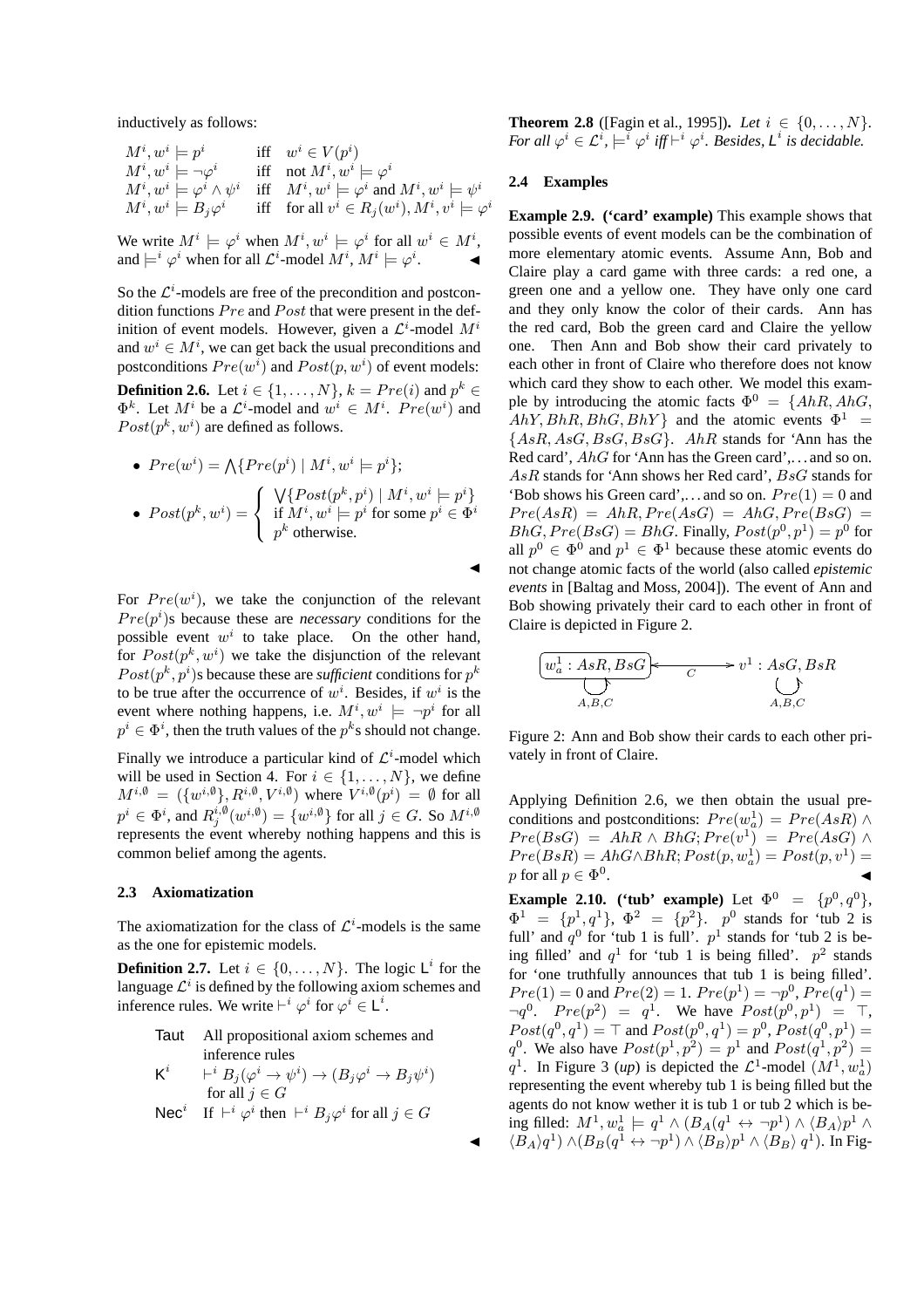

Figure 3: (*up*) One of the tubs is being filled  $(M^1, w_a^1)$ ; (*down left*) one privately informs Bob that tub 1 is being filled  $(M^2, w_a^2)$  and *(down right)* one publicly announces that tub 1 is being filled  $(M^{2'}, w_a^{2'})$ .

ure 3 (*down left*) is depicted the  $\mathcal{L}^2$ -model  $(M^2, w_a^2)$  representing the event where one privately informs Bob that tub 1 is being filled, Ann suspecting nothing about it. So we have  $M^2, w_a^2 \models p^2 \land B_B p^2 \land B_A \neg p^2$  which somehow defines formally the notion of privacy: something happens and agent  $B$  knows it but agent  $A$  believes it does not happen. In Figure 3 (*down right*) is depicted the  $\mathcal{L}^2$ -model  $(M^{2'}, w_a^{2'})$  representing the event where one publicly informs Ann and Bob that tub 1 is being filled. So we have  $M^{2'}$ ,  $w_a^{2'} \models p^2 \land B_A p^2 \land B_B p^2$  which somehow defines formally the notion of publicness: something happens and everybody knows it happens.

# **3 A generic product update**

As we said in the introduction, because the events we consider might be processes, it is quite possible that an event represented by  $M^k$  be updated by another event represented by  $M<sup>i</sup>$ . This gives rise to a generic product update between  $\mathcal{L}^i$ -models whose definition is very similar to the BMS one of Section 1.

**Definition 3.1.** Let  $i \in \{1, ..., N\}$  and  $k = Pre(i)$ . Let  $M^i = (W^i, R^i, V^i, w_a^i)$  be a pointed  $\mathcal{L}^i$ -model and  $M^k = (W^k, R^k, V^k, w_a^k)$  be a pointed  $\mathcal{L}^k$ -model such that  $M^k, w_a^k \models Pre(w_a^i)$ . We define the pointed  $\mathcal{L}^k$ -model  $(M^k, w_a^k) \otimes (M^i, w_a^i) = (W', R', V', w_a')$  as follows.

1. 
$$
W' = \{(w^k, w^i) | M^k, w^k \models Pre(w^i)\};
$$
  
\n2.  $(v^k, v^i) \in R'_j(w^k, w^i)$  iff  $v^k \in R^k_j(w^k)$  and  $v^i \in R^i_j(w^i)$ ;  
\n3.  $V'(p^k) = \{(w^k, w^i) | M^k, w^k \models Post(p^k, w^i)\};$   
\n4.  $w'_a = (w_a^k, w_a^i)$ .

**Example 3.2.** ('tub' example) In Figure 4 is depicted the product update of the models  $(M^1, w^1)$  and  $(M^2, w^2)$  $(up)$  and  $(M^1, w^1)$  and  $(M^{2'}, w^2)$  (*down*) of Figure 3. So we have  $(M^1, w^1, \omega) \otimes (M^2, w^2, \omega) \models (q^1 \wedge$  $B_Bq^1$ ) ∧  $(B_A(q^1 \leftrightarrow \neg p^1) \wedge \langle B_A \rangle p^1 \wedge \langle B_A \rangle q^1)$  ∧  $B_A \left( B_B(q^1 \leftrightarrow \neg p^1) \wedge \langle B_B \rangle p^1 \wedge \langle B_B \rangle q^1 \right)$ : Bob knows that tub 1 is being filled whereas Ann does not know whether tub 1 or tub 2 is being filled and believes that Bob does not know neither. We also have  $(M^1, w_a^1) \otimes$  $(M^{2'}, w_a^{2'}) \models q^1 \land B_A q^1 \land B_B q^1$ : both Ann and Bob know that tub 1 is being filled.



Figure 4: (*up*) Product update for the private announcement to Bob that tub 1 is being filled. (*down*) Product update for the public announcement that tub 1 is being filled.

## **4 A general language**

 $\blacktriangleleft$ 

**Definition 4.1.** The language  $\mathcal{L}$  is defined inductively as follows.

$$
\mathcal{L} : \varphi ::= \top^k \mid \varphi^k \mid \neg \varphi \mid \varphi \land \varphi \mid [i \; ends] \varphi \mid [i \; starts] \varphi
$$

where k ranges over  $\{0, \ldots, N\}$ ,  $\varphi^k$  over  $\mathcal{L}^k$  and i over  $\{1, \ldots, N\}$ . As usual,  $\langle i \text{ ends} \rangle \varphi$  abbreviates  $\neg[i \text{ ends}] \neg \varphi$ and  $\langle i \; starts \rangle \varphi$  abbreviates  $\neg[i \; starts] \neg \varphi$ .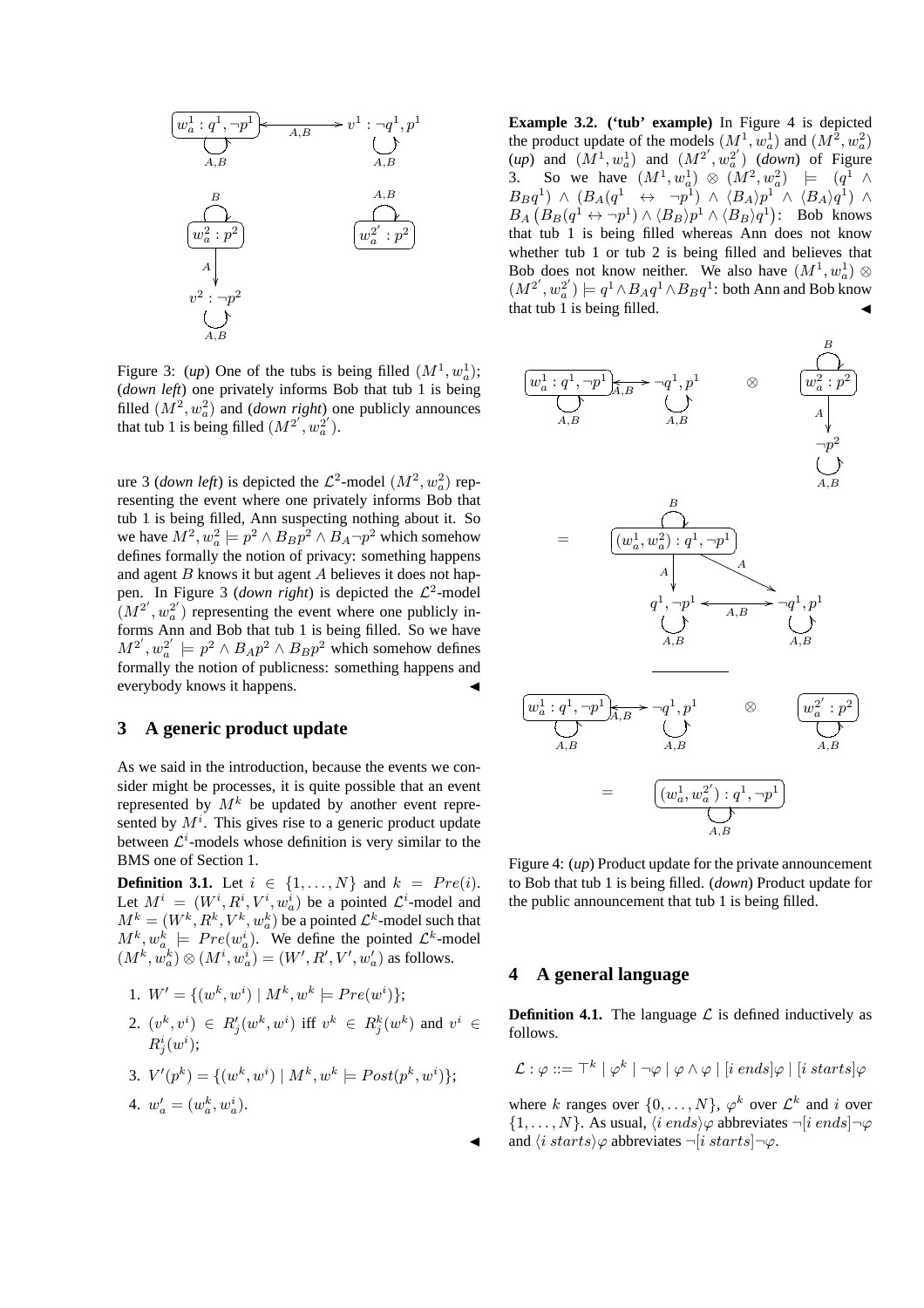The language  $\mathcal{L}^{St}$  is the language  $\mathcal L$  without the operators  $[i \; ends]$  and  $[i \; starts]$ .

 $\top^k$  reads 'an event of type k is occurring', [i ends] $\varphi$  reads ' $\varphi$  holds after an event of type i ends', and [i starts] $\varphi$  reads  $\varphi$  holds when a new event of type *i* starts'.

We extend the function  $Pre$  to  $\mathcal{T} = {\mathcal{T}^k \mid k \in \mathbb{R}^n}$  $\{0, \ldots, N\}$  by stating  $Pre(\mathsf{T}^i) = \mathsf{T}^k$  when  $Pre(i) = k$ .

# **4.1** The 'static' part:  $\mathcal{L}^{St}$

# **4.1.1 Semantics**

**Definition** 4.2. A  $\mathcal{L}^{St}\text{-model}$   $\mathcal{M} =$  $\{(M^0, w^0), \ldots, (M^n, w^n)\}\$  is a non-empty set of pointed  $\mathcal{L}^i$ -models  $(M^i, w^i)$  such that for all pointed  $\mathcal{L}^i$ -model  $(M^i, w^i) \in \mathcal{M}$  (with  $i \geq 1$ ),

- 1. there exists a unique pointed  $\mathcal{L}^k$ -model  $(M^k, w^k) \in$ M with  $k = Pre(i)$  such that  $M^k, w^k \models Pre(w^i)$ ,
- 2. there is at most one pointed  $\mathcal{L}^l$ -model  $(M^l, w^l) \in \mathcal{M}$ with  $i = Pre(l)$ .

By notation,  $(M^i, w^i) \in \mathcal{M}$  is supposed to be a pointed  $\mathcal{L}^i$ -model.  $\blacksquare$  -model.

A  $\mathcal{L}^{St}$ -model models the state of the world at a given time t: each  $\mathcal{L}^i$ -model  $(M^i, w^i)$  of the  $\mathcal{L}^{St}$ -model (for  $i \geq 1$ ) models an actual event occurring at time  $t$  in the actual world and the static properties of this world are modeled by  $(M^{0}, w^{0}).$ 

**Definition 4.3.** Let  $M = \{(M^0, w^0), \dots, (M^n, w^n)\}\)$ a  $\mathcal{L}^{St}$ -model and  $\varphi^{St} \in \mathcal{L}^{St}$ .  $\mathcal{M} \models \varphi^{St}$  is defined inductively as follows.

$$
\mathcal{M} \models \top^{i} \quad \text{iff} \quad \text{there is } (M^{i}, w^{i}) \in \mathcal{M}
$$
\n
$$
\mathcal{M} \models \varphi^{i} \quad \text{iff} \quad \begin{cases}\nM^{i}, w^{i} \models \varphi^{i} \\
\text{if there is } (M^{i}, w^{i}) \in \mathcal{M} \\
M^{i, \emptyset}, w^{i, \emptyset} \models \varphi^{i} \\
\text{otherwise} \\
M \models \varphi \land \varphi' \quad \text{iff} \quad \mathcal{M} \models \varphi \text{ and } \mathcal{M} \models \varphi'.\n\end{cases}
$$

 $\blacktriangleleft$ 

If there is no  $\mathcal{L}^i$ -model in M this means that no event of type  $i$  is occurring and the agents all know that, i.e. that the event modeled by the  $\mathcal{L}^i$ -model  $(M^{i, \emptyset}, w^{i, \emptyset})$  is occurring (defined in Section 2.2). That is why in that case the truth value of a formula  $\varphi^i \in \mathcal{L}^i$  is determined by  $(M^{i,\emptyset}, w^{i,\emptyset})$ . Note that it is quite possible that a  $\mathcal{L}^i$ -model in M is bisimilar to  $(M^{i,0}, w^{i,0})$  (i.e. contains the same information as  $(M^{i,\emptyset}, w^{i,\emptyset})$ ). In that case we still have that  $\mathcal{M} \models \top^i$  although no genuine event of type  $i$  is occurring. But because this is a very marginal case, we prefer to keep the intuitive reading of  $\top^i$  as 'an event of type i is occurring'.

**Example 4.4.** ('tub' example) In Figure 5 is depicted the  $\mathcal{L}^{St}$ -model  $\mathcal{M} = \{ (M^0, w_a^0), (M^1, w_a^1), (M^2, w_a^2) \}$ . So we have  $\mathcal{M} \models [\neg q^0 \land \neg B_A q^0 \land \neg B_B q^0] \land [q^1 \land B_A (q^1 \leftrightarrow \neg B_B q^0])]$  $\neg p^{1})\wedge\langle B_{A}\rangle p^{1}\wedge\langle B_{A}\rangle q^{1}\wedge B_{B}(q^{1}\leftrightarrow\neg p^{1})\wedge\langle B_{B}\rangle p^{1}\wedge p^{1}$  $\langle B_B \rangle q^1$ ]  $\wedge$   $(p^2 \wedge B_A \neg p^2)$ : tub 1 is not full but Ann and Bob do not know it, and tub 1 is being filled but Ann and Bob do not know wether tub 1 or tub 2 is being filled, and one informs Bob that tub 1 is being filled but Ann believes that nothing happens. So our language allows us to express at the same time statements about static properties of the world and about events occurring in this world.



Figure 5: A  $\mathcal{L}$ -model: tub 2 is full, tub 1 is being filled and one privately informs Bob that this happens.

Some notations. Let  $\mathcal{M} = \{ (M^0, w^0), \ldots, (M^n, w^n) \}$ be a  $\mathcal{L}^{St}$ -model and let  $(M^i, w^i) \in \mathcal{M}$  (with  $i \geq 1$ ).  $Pre_{\mathcal{M}}(M^i, w^i)$  is the unique  $\mathcal{L}^k$ -model  $(M^k, w^k) \in \mathcal{M}$ such that  $k = Pre(i)$ . Finally for  $i \in \{0, ..., N\}$ , we define  $last(i) = \top^i \wedge \bigwedge_{l \in Pre^{-1}(i)} \neg \top^l$ . So we have

 $\mathcal{M} \models last(i)$  iff there is  $(M^i, w^i) \in \mathcal{M}$  and there is no  $(M^l, w^l) \in \mathcal{M}$  such that  $Pre_{\mathcal{M}}(M^l, w^l) = (M^i, w^i)$ .  $last(i)$  for  $i > 1$  reads 'the *last* event which occurred and which is still occurring is of type  $i'$ .  $last(0)$  reads 'no event is occurring'.

**Definition 4.5.** Let  $M = \{(M^0, w^0), \dots, (M^n, w^n)\}$ <br>be a  $\mathcal{L}^{St}$ -model such that  $M \models last(n)$ . We be a  $\mathcal{L}^{St}$ -model such that  $\mathcal{M} \models last(n)$ . define  $\otimes(\mathcal{M})$  by  $\otimes(\mathcal{M})$  =  $\mathcal{M}$  if  $n = 0$  and  $\otimes(M) = \{ (M^0, w^0), \ldots, Pre_M(M^n, w^n) \otimes (M^n, w^n) \}$ otherwise.

So  $\mathcal{S}(\mathcal{M})$  is just M updated by the most recent event when this one ends.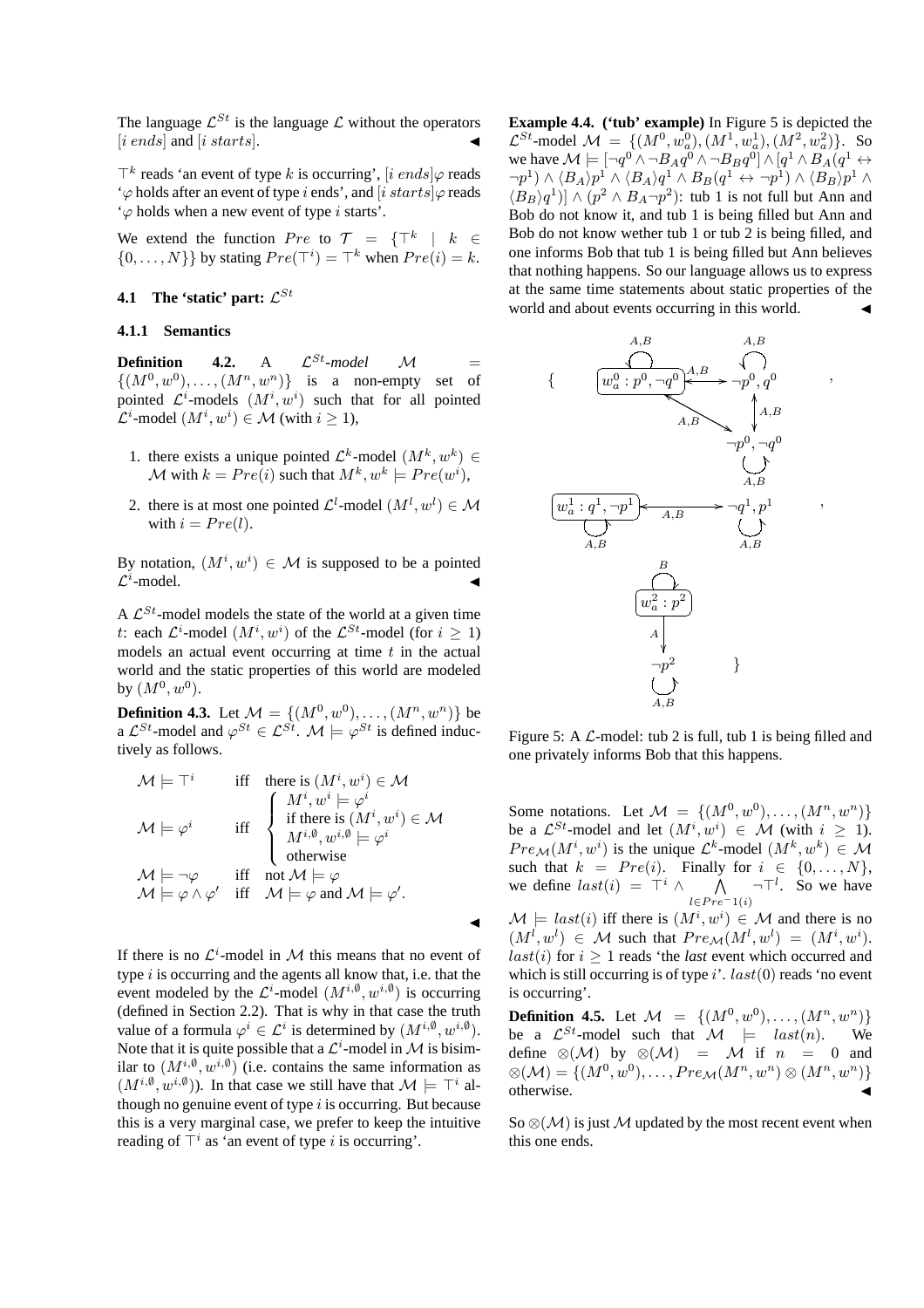**Example 4.6.** ('tub' example) If we take up the  $\mathcal{L}\text{-model}$ M of Example 4.4 then  $\mathcal{A}(M) = \{(M^0, w_a^0), (M^1, w_a^1) \otimes$  $(M^2, w_a^2)$ } where  $(M^1, w_a^1) \otimes (M^2, w_a^2)$  is depicted in Fig $ure 4.$ 

However, because the product update might change truth values of atomic events, the preconditions of the possible events might change during an update. So even if  $M$  is a  $\mathcal{L}^{St}$  model,  $\otimes(\mathcal{M})$  is not necessarily a  $\mathcal{L}^{St}$ -model. This leads us to define the notion of  $\mathcal{L}$ -model.

**Definition 4.7.** A  $\mathcal{L}\text{-model}$  is a  $\mathcal{L}^{St}\text{-model}$  which is stable under ⊗, i.e. a  $\mathcal{L}^{St}$ -model M such that ⊗(M) is a  $\mathcal{L}$ -model.  $\blacksquare$  model.

We are now going to determine under which conditions a  $\mathcal{L}^{St}$  model is a  $\mathcal{L}$ -model.

**Definition 4.8.** Let  $p^i \in \Phi^0 \cup \ldots \cup \Phi^N$ .  $Post(p^i)$  is defined inductively as follows.

- $Post(p^0) = \top;$
- $Post(p^i) = \bigwedge$  $p^k$ ∈ $\Phi^k$  $(Post(p^k, p^i) \rightarrow (Pre(p^k) \wedge$  $Post(p^k))$  if  $i > 1$  and  $k = Pre(i)$ .

Then  $Post<sup>i</sup>$  is defined inductively as follows.

- $Post^0 = T$ :
- $Post^i = \bigwedge_{p^i \in \Phi^i}$  $\big(p^i\rightarrow Post(p^i)\big) \ \land \ (\bigwedge\limits_{p^i\in \Phi^i} \neg p^i \ \rightarrow$  $Post<sup>k</sup>$ ) if  $i \ge 1$  and  $k = Pre(i)$ .

Finally we define Post and Pre.

•  $Post = \bigwedge_{i \in \{0,\ldots,N\}} (last(i) \rightarrow Post^i);$ •  $Pre =$  $\Lambda$   $(p \rightarrow Pre(p)).$ 

$$
p{\in}\Phi^0{\cup}...\cup\Phi^N{\cup}\mathcal{T}^{n-1}
$$

*Pre* characterizes condition 1 of Definition 4.2.  $Post(p<sup>i</sup>)$ is a necessary condition for a  $\mathcal{L}^{St}$ -model M to be a  $\mathcal{L}$ model in case  $\mathcal{M} \models p^i \wedge last(i)$ .

**Proposition 4.9.** Let M be a  $\mathcal{L}^{St}$ -model. M is a  $\mathcal{L}$ -model *iff*  $M \models Post$ .

#### **4.1.2 Axiomatization**

Let  $\varphi \in \mathcal{L}^{St}$ . We write  $\models \varphi$  when for all  $\mathcal{L}\text{-model } \mathcal{M}$ ,  $M \models \varphi$ .

**Definition 4.10.** The logic  $L^{St}$  for the language  $\mathcal{L}^{St}$  is defined by the following axiom schemes and inference rules. We write  $\vdash^{St} \varphi$  for  $\varphi \in L^{St}$ .

 $L^i$  All axiom schemas and inference rules of  $L^i$ for all  $i \in \{0, \ldots, N\}$  $A_1 \xrightarrow[0]{} k^{St} \neg last(0) \rightarrow \bigvee_{i \in \{1,...,N\}}$  $last(i)$  $A_2 \quad \vdash^{St} \textit{last}(i) \rightarrow \neg \textit{last}(i')$  $\int$  for all  $i \neq i'$  $\mathsf{A}_3 \quad \vdash^{St} \neg \top^i \to E^n \left( \neg p^i \wedge \langle B_j \rangle \neg p^i \right) \text{ for all } n \in \mathbb{N}$  $A_4 \vdash^{St} Pre \wedge Post$ 

d.

Axiom  $A_1$  expresses that if at least one event is occurring then one of these events is the most recent. Axiom schema  $A_2$  characterizes condition 2 of Definition 4.2 and expresses that there is a unique most recent event. Axiom scheme  $A_3$  characterizes the special event of type i  $(M^{i,\emptyset}, w^{i,\emptyset})$  where nothing happens and this is common knowledge.

**Theorem 4.11.** *For all*  $\varphi^{St} \in \mathcal{L}^{St}$ ,  $\models \varphi^{St}$  *iff*  $\vdash^{St} \varphi^{St}$ *.* **Theorem 4.12.**  $L^{St}$  *is decidable.* 

# **4.2 Adding dynamics:** L

#### **4.2.1 Semantics**

 $\blacktriangleleft$ 

**Definition 4.13.** Let  $i \in \{1, ..., N\}$ . The relations  $R_{ends}^i$ and  $R_{starts}^{i}$  on  $\mathcal{L}$ -models are defined as follows. Let M and  $\mathcal{M}'$  be two  $\mathcal{L}\text{-models}.$ 

- $\mathcal{M}' \in R_{ends}^i(\mathcal{M})$  iff there is  $(M^i, w^i) \in \mathcal{M}$  such that  $\sqrt{ }$  $\int$  $\overline{\mathcal{L}}$  $\mathcal{M}' = \otimes (\mathcal{M})$ if  $\mathcal{M} \models last(i);$  $\mathcal{M}' \in R_{ends}^l \circ R_{ends}^i(\mathcal{M})$ where  $Pre_{\mathcal{M}}(M^l, w^l) = (M^i, w^i)$ , otherwise.
- $\mathcal{M}' \in R_{starts}^i(\mathcal{M})$  iff there is a pointed  $\mathcal{L}^i$ -model  $(M^i, w^i)$  such that  $\mathcal{M}' = \mathcal{M} \cup \{(M^i, w^i)\}.$

Let  $\varphi \in \mathcal{L}$ .  $\mathcal{M} \models \varphi$  is defined inductively as follows. The boolean cases are as in Definition 4.3.

$$
\mathcal{M} \models [i \text{ ends}] \varphi \quad \text{ iff } \quad \text{for all } \mathcal{M}' \in R_{ends}^{i}(\mathcal{M}),
$$

$$
\mathcal{M}' \models \varphi
$$

$$
\mathcal{M} \models [i \text{ starts}] \varphi \quad \text{ iff } \quad \text{for all } \mathcal{M}' \in R_{starts}^{i}(\mathcal{M}),
$$

$$
\mathcal{M}' \models \varphi
$$

We write  $\models \varphi$  when for all  $\mathcal{L}$ -model  $\mathcal{M}, \mathcal{M} \models \varphi$ .

If an event of type  $l$  presupposes an event of type  $i$ , i.e. if  $Pre(l) = i$ , then if the event of type i ends then the event of type l also ends. For example, if 'Bob is opening a box to look at a coin'  $(p<sup>1</sup>)$  and 'Ann is observing Bob opening the box'  $(p^2)$  then  $Pre(p^2) = p^1$ . So if Bob stops opening the box to look at the coin  $(\neg p^1)$ , Ann stops observing Bob opening the box  $(\neg p^2)$ . This explains the inductive definition of  $R_{ends}^i$ .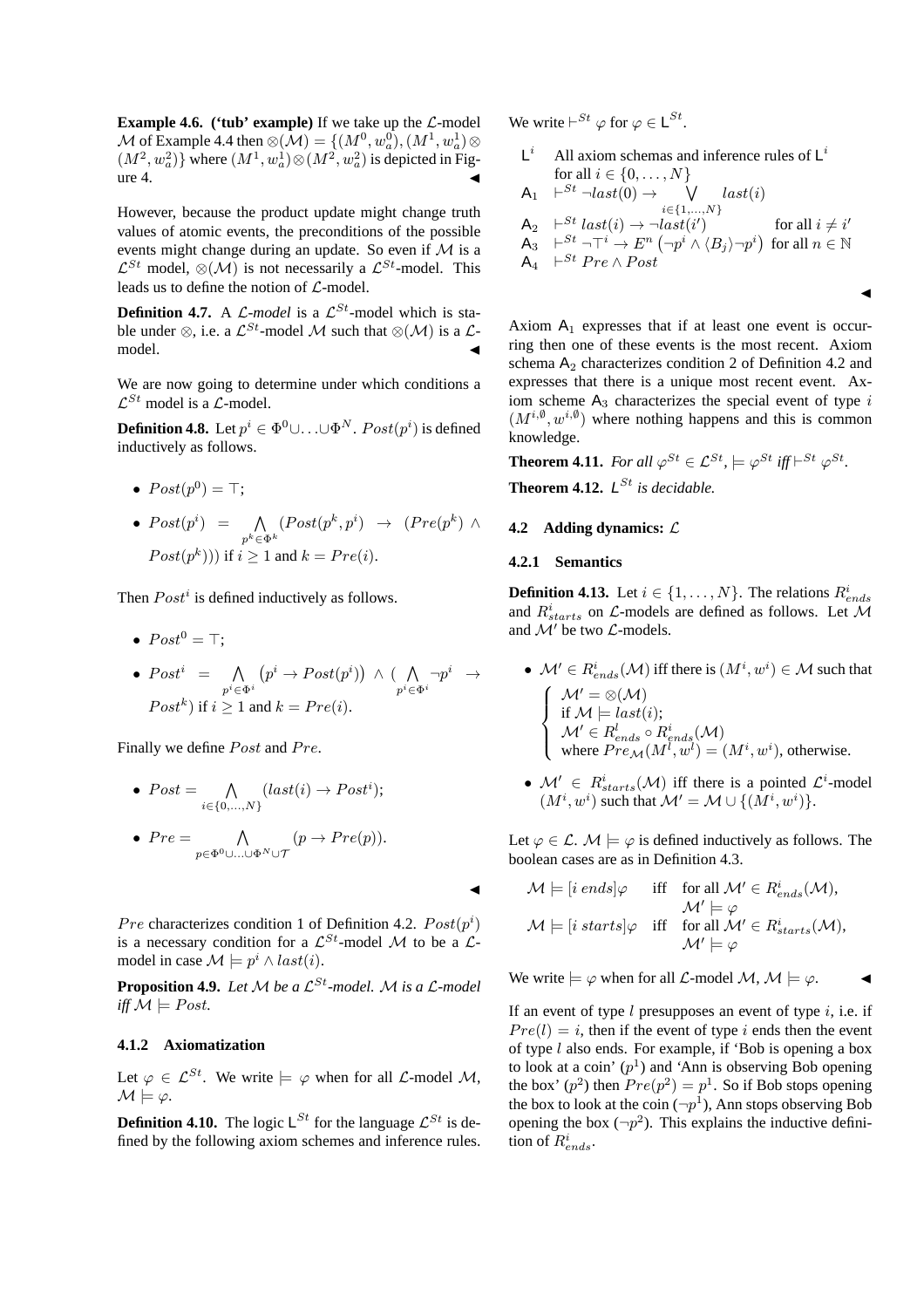$$
\{(M^{0}, w^{0}), \ldots, (M^{k}, w^{k}), (M^{i}, w^{i}), \ldots, (M^{n}, w^{n})\}
$$
\n
$$
R_{ends}^{i}
$$
\n
$$
\{(M^{0}, w^{0}), \ldots, \underbrace{(M^{k}, w^{k}) \otimes \ldots \otimes ((M^{n-1}, w^{n-1}) \otimes (M^{n}, w^{n}))}_{\text{pointed } L^{k}\text{-model}}
$$
\n
$$
\{(M^{0}, w^{0}), \ldots, (M^{n}, w^{n})\}
$$
\n
$$
R_{starts}^{n+1}
$$
\n
$$
\{(M^{0}, w^{0}), \ldots, (M^{n}, w^{n}), (M^{n+1}, w^{n+1})\}
$$

Note that the above figures (where  $k = Pre(i)$ ) also explain our reading of  $last(i)$  introduced in Section 4.1.1.

**Example 4.14. ('tub' example)** If we take up Example 4.4 then  $\mathcal{M} \models [2 \text{ ends}](q^1 \wedge B_B q^1 \wedge B_A(q^1 \leftrightarrow \neg p^1) \wedge$  $\langle B_A \rangle p^1 \wedge \langle B_A \rangle q^1$ ): after the event of type 2 ends (i.e. after the private announcement to Bob that tub 1 is being filled) Bob knows that tub 1 is being filled while Ann still does not know whether tub 1 or 2 is being filled. We also have  $= [2 \, starts] (p^2 \wedge B_A p^2 \wedge B_B p^2 \rightarrow [2 \, ends] (q^1 \wedge B_A q^1 \wedge$  $B_Bq^1$ )): after any event where one publicly announces that tub 1 is being filled everybody knows that tub 1 is being  $\blacksquare$  filled.

#### **4.2.2 Axiomatization**

In the BMS axiomatization one needs to refer to the modal structure of the event model, introducing it henceforth directly into the language. In our axiomatization we will also need to refer to it. However, we will do so thanks to our languages  $\mathcal{L}^i$  and more particularly thanks to formulas  $\delta_n$ , originally introduced in [Balbiani and Herzig, 2007]. These formulas can completely characterize the modal structure of a  $\mathcal{L}^i$ -model up to modal depth n [Balbiani and Herzig, 2007].

**Definition 4.15.** [Balbiani and Herzig, 2007] Let  $i \in \mathbb{R}$  $\{0, \ldots, N\}$ . We define inductively the sets  $E_n^i$  as follows.

\n- \n
$$
E_0^i = \{ \bigwedge_{p^i \in S_0} p^i \land \bigwedge_{p^i \notin S_0} \neg p^i \mid S_0 \subseteq \Phi^i \};
$$
\n
\n- \n
$$
E_{n+1}^i = \{ \delta_0 \land \bigwedge_{j \in G} \left( \bigwedge_{\delta_n \in S_n^j} \langle B_j \rangle \delta_n \land B_j \bigvee_{\delta_n \in S_n^j} \delta_n \right) \mid
$$
\n
\n- \n
$$
\delta_0 \in E_0^i, S_n^j \subseteq E_n^i \}.
$$
\n
\n

Let  $\delta_{n+1} \in E_{n+1}^i$ ,  $\delta_{n+1}$  can be written under the form  $\delta_{n+1} = \delta_0 \wedge \bigwedge_{j \in G}$  $\begin{pmatrix} 1 & 1 \\ 1 & 1 \end{pmatrix}$  $\bigwedge_{\delta_n \in S_n^j} \langle B_j \rangle \delta_n \wedge B_j \bigvee_{\delta_n \in S_n^j}$  $\delta_n \in S_n^j$  $\delta_n$ ! .

For all  $j \in G$ , we note  $R_j(\delta_{n+1}) = S_n^j$  and  $R_0(\delta_{n+1}) =$  ${p^i \in \tilde{\Phi}^i \mid \ \vdash^i \delta_0 \to p^i}$  $\}$  Thanks to these formulas  $\delta_n$ , we can now express what is true in  $M^k \otimes M^i$ ,  $(w^k, w^i)$  on the basis of what is true in  $(M^k, w^k)$  and  $(M^i, w^i)$ . Intuitively,  $Pre^{\delta_n}(\varphi)$  in the next definition is the formula that  $(M^k, w^k)$  must satisfy so that  $\varphi$  be true in  $(M^k, w^k) \otimes (M^i, w^i)$ , in case  $M^i, w^i \models \delta_n$ .

**Definition 4.16.** For all  $i, k \in \{0, \ldots, N\}$  such that  $k =$  $Pre(i)$  we define for all  $n \in \mathbb{N}$  the function  $Pre : E_n^i \times$  $\mathcal{L}_n^k \to \mathcal{L}_n^k$  inductively as follows:

• 
$$
Pre^{\delta_n}(p^k) = \begin{cases} \sqrt{\{Post(p^k, p^i) \mid p^i \in R_0(\delta_n)\}} \\ \text{if } R_0(\delta_n) \neq \emptyset \\ p^k \text{ otherwise;} \end{cases}
$$

• 
$$
Pre^{\delta_n}(\varphi \wedge \varphi') = Pre^{\delta_n}(\varphi) \wedge Pre^{\delta_n}(\varphi');
$$

• 
$$
Pre^{\delta_n}(\neg \varphi) = \neg Pre^{\delta_n}(\varphi);
$$

•  $Pre^{\delta_n}(B_j \varphi) = \bigwedge_{\delta_{n-1} \in R_j(\delta_n)}$  $B_j((\quad \Lambda$  $p^i \in R_0(\delta_{n-1})$  $Pre(p^i))$  $\rightarrow Pre^{\delta_{n-1}}(\varphi))$ 

 $\blacktriangleleft$ **Proposition 4.17.** Let  $\varphi^k \in \mathcal{L}_n^k$ . Let  $(M^k, w^k)$  be a *pointed*  $\mathcal{L}^k$ -model and  $(M^i, w^i)$  be a pointed  $\mathcal{L}^i$ -model such that  $M^k, w^k \models Pre(w^i)$ . Let  $\delta_n \in E_n^i$ .

If 
$$
M^i, w^i \models \delta_n
$$
 then  
\n $M^k, w^k \models Pre^{\delta_n}(\varphi^k)$  iff  $(M^k, w^k) \otimes (M^i, w^i) \models \varphi^k$ .

We are now ready to axiomatize the full language  $\mathcal{L}$ .

**Definition 4.18.** The logic  $\sf{L}$  for the language  $\cal{L}$  is defined by the following axiom schemes and inference rules. We write  $\vdash \varphi$  for  $\varphi \in \mathsf{L}$ . For all  $i, k \in \{0, \ldots, N\}$  such that  $Pre(i) = k$ :

L<sup>St</sup> All axiom schemas and inference rules of L<sup>St</sup>  
\nA<sub>5</sub> 
$$
\vdash
$$
 [*i ends*](last(*k*))  
\nA<sub>6</sub>  $\vdash$  [*i ends*](*ast*(*k*))  
\nA<sub>6</sub>  $\vdash$  [*i ends*](*ext*(*k*))  $\rightarrow$  [*i<sub>n</sub> ends*]...  
\n[*i<sub>1</sub> ends*][*i ends*](*φ* | *i = i<sub>0</sub>,...,i<sub>n</sub>* and  
\nPre(*i<sub>l+1</sub>*) = *i<sub>l</sub>*  
\nA<sub>7</sub>  $\vdash$  last(*i*)  $\rightarrow$  ((*i ends*) $\varphi \leftrightarrow$  [*i ends*] $\varphi$ )  
\nA<sub>8</sub>  $\vdash$  last(*i*)  $\rightarrow$  ((*i ends*) $\varphi^n \leftrightarrow \varphi^n$ )  
\nfor all  $n \neq i, k$   
\nA<sub>9</sub>  $\vdash$  last(*i*)  $\rightarrow$   
\n(*i ends*] $\varphi^k \leftrightarrow \wedge$  ( $\delta_n \rightarrow$  Pre $\delta_n(\varphi^k)$ ))  
\nfor all  $\varphi^k \in \mathcal{L}_n^k$  and  $n \in \mathbb{N}$   
\nA<sub>10</sub>  $\vdash$  [*i starts*]*last(*i*)  
\nA<sub>11</sub>  $\vdash$  -last(*k*)  $\leftrightarrow$  [*i starts*] $\bot$   
\nA<sub>12</sub>  $\vdash$  [*i starts*] $(t \lor \varphi^0 \lor ... \lor \varphi^N) \leftrightarrow (([i starts]t)$   
\n $\lor \varphi^0 \lor ... \lor ([i starts] \varphi^i) \lor ... \lor \varphi^N)$   
\nwhere *t* is a boolean combination of elements of  $\top$   
\nA<sub>13</sub>  $\vdash$  last(*k*)*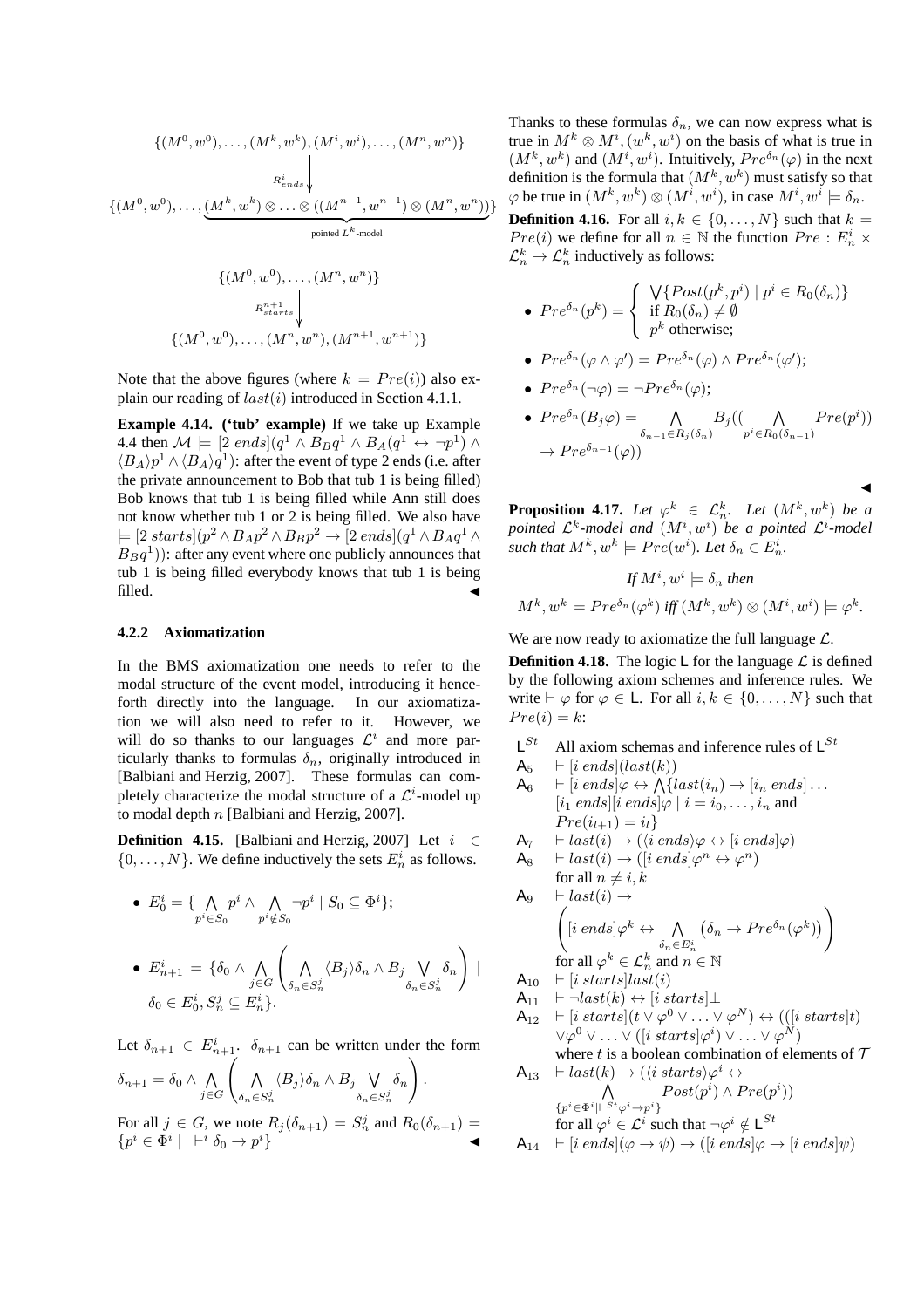$$
\mathsf{A}_{15} \quad \vdash [i \; starts] (\varphi \to \psi) \to ([i \; starts] \varphi \to [i \; starts] \psi)
$$
\n
$$
\mathsf{R}_{1} \quad \text{If} \vdash \varphi \text{ then } \vdash [i \; starts] \varphi \text{ and } \vdash [i \; ends] \varphi
$$

 $\blacktriangleleft$ 

Axiom  $A_{10}$  expresses that when a new event of type i starts to occur then this event is the most recent one, and similarly for Axiom  $A_5$ . Axiom  $A_{11}$  expresses that an event of type  $i$  can occur if and only if an event of type  $k$  is already occurring (and this event is the most recent one). Axiom  $A<sub>6</sub>$ captures the fact that when an event ends then this implies that all the other events that depended on this event also end (see Definition 4.13). Axiom  $A_8$  captures the fact that only what is true about an event of type  $i$  and about its preconditions are affected when this one ends; and similarly for axiom  $A_{12}$ . Axiom  $A_9$  captures Proposition 4.17. Axiom A<sub>13</sub> expresses that an event satisfying  $\varphi^i$  can occur if and only if the necessary preconditions and postconditions associated to  $\varphi^i$  are fulfilled.

**Proposition 4.19.** *Let*  $\varphi \in \mathcal{L}$ *. Then there is*  $\varphi^{St} \in \mathcal{L}^{St}$ *such that*  $\vdash \varphi \leftrightarrow \varphi^{St}$ *.* 

**Theorem 4.20.** *For all*  $\varphi \in \mathcal{L}$ ,  $\models \varphi$  *iff*  $\models \varphi$ *.* 

**Theorem 4.21.** L *is decidable.*

#### **4.3 Embedding of the BMS framework**

We add a common belief operator to our languages  $\mathcal{L}^i$  and we assume as in BMS that the  $\mathcal{L}^i$ -models are finite (for  $i \geq 1$ ). Let  $A = (E, R, Pre, Post)$  be an event model with  $E = \{a_1, \ldots, a_n\}$ . We define the set of atomic events  $\Phi^1 = \{p_1^1, \ldots, p_n^1\}$ , where  $Pre(p_i^1) = Pre(a_i)$  and  $Post(p^0, p_i^1) = Post(p^0, a_i^1)$ . We define the pointed  $\mathcal{L}^1$ model  $t(A, a) = (W^1, R^1, V^1, a)$  by  $W^1 = E, R^1 = R$ and  $V^1(p_i^1) = \{a_i\}$  for all  $i \in \{1, ..., n\}$ .  $t(A, a)$  can be characterized<sup>3</sup> by a single formula  $\chi(t(A, a))$  (thanks to the common belief operator). We also define the operator  $t$ from  $\mathcal{L}_{BMS}(A)$  to  $\mathcal L$  by  $t(p^0) = p^0, t(\neg \varphi) = \neg t(\varphi), t(\varphi \wedge$  $\varphi')=t(\varphi)\wedge t(\varphi'), t(B_j\varphi)=B_jt(\varphi), t(C_G\varphi)=C_Gt(\varphi)$ and  $t([A, a]\varphi) = [1 \; starts](\chi(t(A, a)) \rightarrow [1 \; ends]t(\varphi)).$ 

**Theorem 4.22.** *Let* A *be an event model and*  $\varphi \in$  $\mathcal{L}_{BMS}(A)$ *. For all pointed epistemic model*  $(M^0, w^0)$ *,* 

$$
M^0, w^0 \models_{BMS} \varphi \text{ iff } \{(M^0, w^0)\} \models t(\varphi).
$$

However, note that the ∗ operator of the BMS language cannot be expressed in our framework.

# **5 Related work**

Other languages for event models have been proposed but none of them allows to express statements describing events as such. In [Baltag et al., 1999], the event language is the same as the epistemic language  $\mathcal{L}^e$  and one sets  $A, a \models p$  when  $Pre(a) = p$ . In [Rodenhäuser, 2001], labels are introduced that refer to the possible events of the event model, as in hybrid logic. New operators are also introduced:  $A, a \models \downarrow_1 \varphi$  means 'any state reachable with a makes  $\varphi$  true' and  $A, a \models \downarrow_2 \varphi$  means 'any state that makes  $\varphi$  true can be reached with  $a'$ .

At the outset of PDL [Pratt, 1976], a number of logical frameworks called process logics were proposed to express what happens *during* the computation of programs. As in PDL, the semantics of these frameworks all consider a set of states (possible worlds) as given, and the primitive programs at stake are represented by accessibility relations (transitions) between states. All these logics are propositional based and do not consider a set of agents. In [Pratt, 1979], the language of PDL is augmented with two additional operators  $\perp$  and [. If a is a path (i.e. a sequence of primitive programs) and  $\varphi$  a propositional formula then  $a \perp \varphi$  is true in w if at least one of the states of any computation of  $a$  starting from  $w$  satisfies  $\varphi$ .  $a[\varphi]$  is true in w if in any computation starting from w, if  $\varphi$  is true in some state then it remains true until the end of the computation. One can show that our logic is more expressive than Pratt's process logic (yet without the ∗ operator). In [Harel et al., 1982] the language of PDL is augmented with two additional operators  $f\varphi$ and  $\varphi suf\psi$ :  $f\varphi$  is true on a path if  $\varphi$  is true at the initial state of this path, and the operator  $suf$  corresponds to the until operator of temporal logic [Pnuelli, 1977]. Their process logic is more expressive than Pratt's process logic [Pratt, 1979], Parikh's SOAPL [Parikh, 1978], Nishimura's process logic [Nishimura, 1980] and Pnueli's Temporal Logic [Pnuelli, 1977]. This logic is refined in [Harel and Peleg, 1985] where f and  $\mathfrak{su}$  f are replaced by chop and slice yielding a strictly more expressive logic yet still decidable. Another process logic is defined in [Harel and Singerman, 1999] in the spirit of [Harel and Peleg, 1985] which also models concurrency and infinite computations. All these process logics have in common to evaluate truth of formulas on paths (a state being a path of length 0). This makes it difficult to compare them formally with our framework since our  $\mathcal{L}$ -models model what is true at a certain time and not throughout a history of programs (a path). In that respect they cannot express as we can that a primitive program is currently running but only express what is true at each step of a sequence of primitive programs.

# **6 Conclusion**

We have proposed a logical framework that really exploits the power of the BMS notions of event model and product update. We showed that our framework embeds the BMS one and is still decidable (yet without common be-

<sup>&</sup>lt;sup>3</sup>A formula  $\chi$  characterizes a finite and pointed  $\mathcal{L}^i$ -model  $(M^i, w^i)$  iff  $M^i, w^i \models \chi$  and for all finite and pointed  $\mathcal{L}^i$ model  $(M^{i'}, w^{i'})$ , if  $M^{i'}, w^{i'} \models \chi$  then  $(M^i, w^i)$  is bisimilar to  $(M^{i^\prime}, w^{i^\prime}).$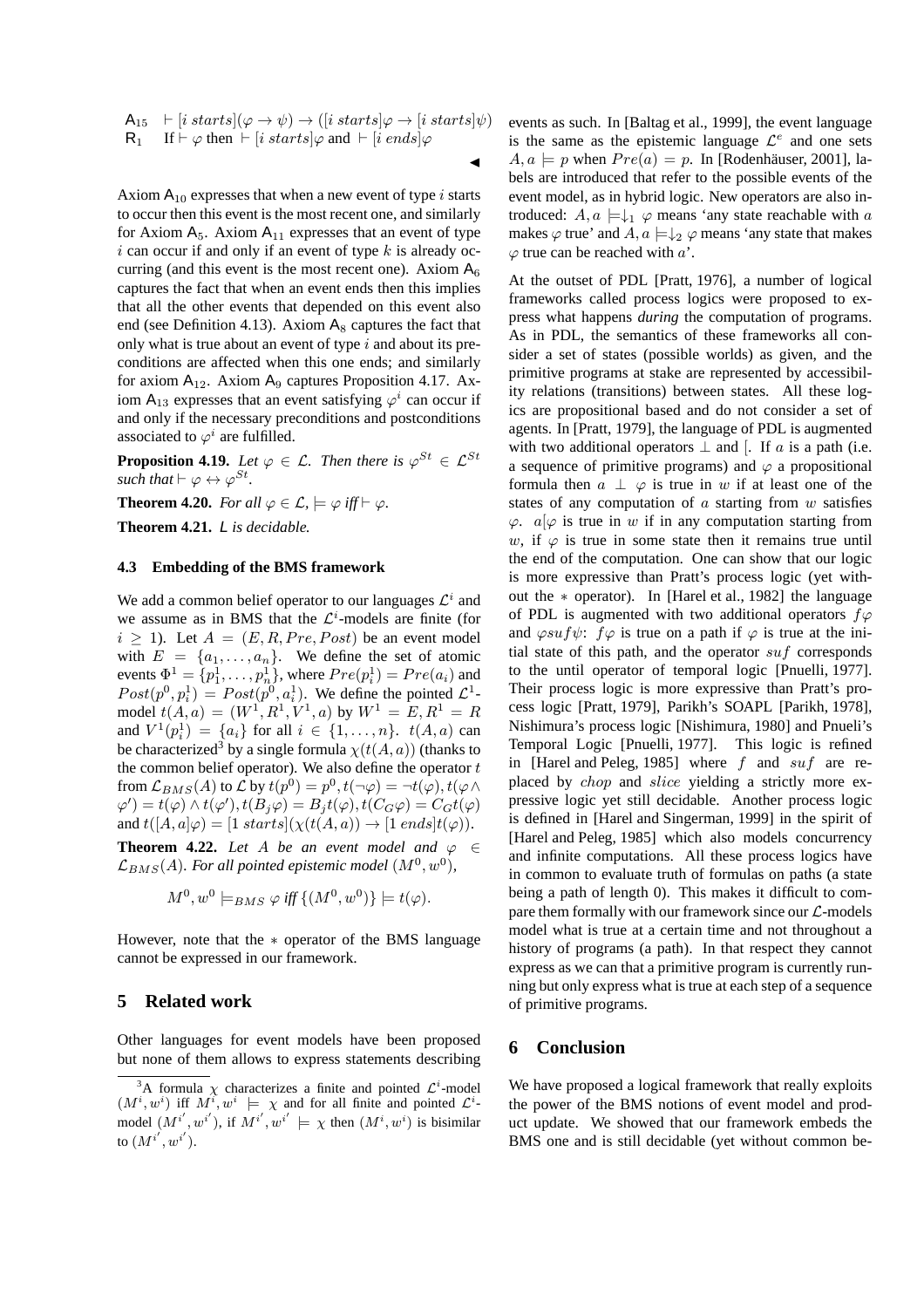lief). Unlike any other logical framework it can express statements about ongoing events (together with some static properties about the world). From a conceptual point of view, its formal structure reveals new aspects on the notion of event and belief dynamics. Firstly, as we saw, our beliefs about an event occurring can also be updated due to other events. Secondly, the set of all events has an internal logical structure and the classical Manichaean distinction between event and fact is not fine enough to account for the dynamics of beliefs.

A final remark on future work. In Definition 4.2, for simplicity and technical reasons we assumed that there is *at most* one pointed  $\mathcal{L}^l$ -model with  $i = Pre(l)$  (condition 2). We can perfectly remove this assumption but then other kinds of product update should also be introduced. Indeed, assume that while tub 1 is being filled one publicly informs the agents that tub 2 is actually full. The preconditions of both events (the tub 1 being filled and the public announcement) are of type 0. However, after this public announcement, the agents know that tub 2 is full so they should update their beliefs and infer that tub 1 is currently being filled. Formally, this calls for the introduction of a 'reverse' update product which takes as argument a  $\mathcal{L}^k$ -model and a  $\mathcal{L}^i$ -model with  $Pre(i) = k$  and yields a new  $\mathcal{L}^i$ -model. We leave the investigation of this new kind of update product for future work.

#### **Acknowledgements**

This paper originates from a discussion with Johan van Benthem during my master's thesis where he suggested that event languages might be defined similarly to epistemic languages. I thank him for that and also indirectly for the long journey it sparked. I also thank Emil Weydert for comments on this paper.

## **References**

- [Balbiani and Herzig, 2007] Balbiani, P. and Herzig, A. (2007). Talkin'bout Kripke models. In Braüner, T. and Villadsen, J., editors, *International Workshop on Hybrid Logic 2007 (Hylo 2007)*, Dublin.
- [Baltag and Moss, 2004] Baltag, A. and Moss, L. (2004). Logic for epistemic programs. *Synthese*, 139(2):165– 224.
- [Baltag et al., 1998] Baltag, A., Moss, L., and Solecki, S. (1998). The logic of common knowledge, public announcement, and private suspicions. In Gilboa, I., editor, *Proceedings of the 7th conference on theoretical aspects of rationality and knowledge (TARK98)*, pages 43–56.
- [Baltag et al., 1999] Baltag, A., Moss, L., and Solecki, S. (1999). The logic of public announcements, common knowledge and private suspicions. Technical report, Indiana University.
- [Fagin et al., 1995] Fagin, R., Halpern, J., Moses, Y., and Vardi, M. (1995). *Reasoning about knowledge*. MIT Press.
- [Harel et al., 1982] Harel, D., Kozen, D., and Parikh, R. (1982). Process logic: Expressiveness, decidability and completeness. *Journal of Computer and System Sciences*, 25(2).
- [Harel et al., 2000] Harel, D., Kozen, D., and Tiuryn, J. (2000). *Dynamic Logic*. MIT Press.
- [Harel and Peleg, 1985] Harel, D. and Peleg, D. (1985). Process logic with regular formulas. *Theoretical Computer Science*, 38:307–322.
- [Harel and Singerman, 1999] Harel, D. and Singerman, E. (1999). Computation paths logic: An expressive, yet elementary, process logic. *Annals of pure and applied logic*, 96:167–186.
- [Nishimura, 1980] Nishimura, H. (1980). Descriptively complete process logic. *Acta Informatica*, 14(4):359– 369.
- [Parikh, 1978] Parikh, R. (1978). A decidability result for second order process logic. In *Proceedings of 19th FOCS*, pages 177–183.
- [Pnuelli, 1977] Pnuelli, A. (1977). The temporal logic of programs. In *Proceedings of 18th FOCS*, pages 46–57.
- [Pratt, 1976] Pratt, V. (1976). Semantical considerations on floyd-hoare logic. In *Proceedings of the 17th IEEE Symposium on the Foundations of Computer Science*, pages 109–121.
- [Pratt, 1979] Pratt, V. R. (1979). Process logic. In *Proceedings of the 6th ACM symposium on Principles of Programming Languages*, San Antonio.
- [Rodenhäuser, 2001] Rodenhäuser, B. (2001). Updating epistemic uncertainty: an essay in the logic of information. Master's thesis, ILLC, University of Amsterdam.
- [van Benthem et al., 2006] van Benthem, J., van Eijck, J., and Kooi, B. (2006). Logics of communication and change. *Information and Computation*, 204(11):1620– 1662.
- [van Ditmarsch et al., 2005] van Ditmarsch, H., van der Hoek, W., and Kooi, B. (2005). Dynamic epistemic logic with assignment. In Dignum, F., Dignum, V., Koenig, S., Kraus, S., Singh, M., and Wooldridge, M., editors, *Autonomous Agents and Multi-agent Systems (AAMAS 2005)*, pages 141–148. ACM.
- [van Ditmarsch et al., 2007] van Ditmarsch, H., van der Hoek, W., and Kooi, B. (2007). *Dynamic Epistemic Logic*, volume 337 of *Synthese library*. Springer.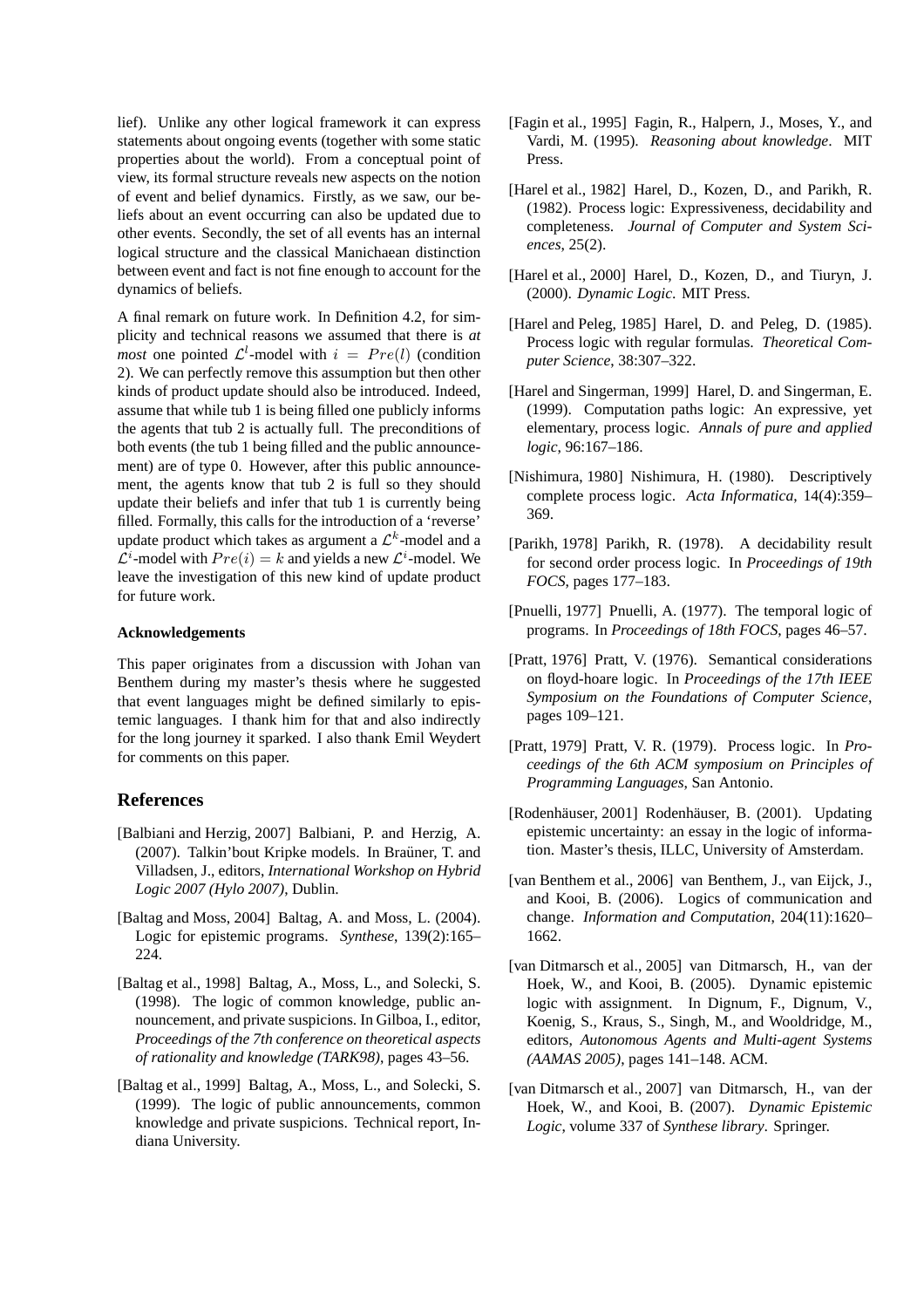## **A Proof of Proposition 4.9**

**Lemma A.1.** *Let*  $M$  *be a*  $\mathcal{L}^{St}$ *-model. Then* 

$$
\mathcal{M} \models Post \text{ iff } \otimes \mathcal{M} \models Pre \land Post.
$$

**Proof.** 1. Assume M is a  $\mathcal{L}^{St}$ -model such that  $M \models$ *Post.* Assume w.l.o.g. that  $\mathcal{M} \models last(i)$ . Then  $\mathcal{M} \models$ *Post<sup>i</sup>*. Assume that  $\mathcal{M} \models \bigwedge_{p^i \in \Phi^i} \neg p^i$ . Then  $\mathcal{M} \models Post^k$ where  $k = Pre(i)$ . But  $\mathcal{M} \models Post^k$  iff  $\otimes \mathcal{M} \models Post^k$ because  $\mathcal{M} \models \bigwedge_{p^i \in \Phi^i} \neg p^i$ . So  $\otimes \mathcal{M} \models \textit{Post}^k$ . However  $\otimes \mathcal{M} \models \text{last}(k)$  because  $\mathcal{M} \models \text{last}(i)$ . So  $\otimes \mathcal{M} \models \text{Post}.$ Besides,  $M \models Pre$  because M is a  $\mathcal{L}^{St}$ -model. So ⊗ $\mathcal{M}$   $\models$  Pre because  $\mathcal{M}$   $\models$  p<sup>k</sup> iff ⊗ $\mathcal{M}$   $\models$  p<sup>k</sup> for all  $p^k \in \Phi^k$ . Finally,  $\otimes \mathcal{M} \models Pre \wedge Post$ .

2. Assume M is a  $\mathcal{L}^{St}$ -model such that  $\otimes \mathcal{M} \models Pre \wedge$ *Post* and  $\mathcal{M} \not\models Post$ . Assume w.l.o.g. that  $\mathcal{M} \models last(i) \land$  $\neg Post^i$ . Then  $\otimes \mathcal{M} \models last(k)$ . But because  $\otimes \mathcal{M} \models$ *Post*, we have  $\otimes \mathcal{M} \models Post^k$ . Now,  $\mathcal{M} \not\models Post^i$  iff

$$
\mathcal{M} \models \bigvee_{p^i \in \Phi^i} \left( p^i \wedge \neg Post(p^i) \right) \vee \left( \bigwedge_{p^i \in \Phi^i} \neg p^i \wedge \neg Post^k \right).
$$

2.1. If  $\mathcal{M} \models \bigwedge_{p^i \in \Phi^i} \neg Post^k$  then  $\otimes \mathcal{M} \models \neg Post^k$ which is impossible.

2.2. If  $\mathcal{M} \models p^i \land \neg Post(p^i)$  for some  $p^i \in \Phi^i$  then  $\mathcal{M} \models$  $p^i ~\wedge~ \bigvee\limits_{p^k\in\Phi^k}$  $(Post(p^k, p^i) \wedge (\neg Pre(p^k) \vee \neg Post(p^k))).$ 

Assume that for some  $p^k \in \Phi^k \mathcal{M} \models p^i \land Post(p^k, p^i) \land$  $\neg Pre(p^k)$ . Then ⊗ $\mathcal{M} \models p^k \land \neg Pre(p^k)$ . So ⊗ $\mathcal{M} \not\models Pre$ which is impossible.

Assume that for some  $p^k \in \Phi^k \mathcal{M} \models p^i \land Post(p^k, p^i) \land$  $\neg Post(p^k)$ . Then ⊗ $\mathcal{M} \models p^k \land \neg Post(p^k)$ . Then ⊗ $\mathcal{M} \models$  $\neg Post^{k}$ . But  $\otimes \mathcal{M} \models last(k)$ . So  $\otimes \mathcal{M} \not\models Post$  which is impossible.

So in any case we get to a contradiction.  $QED$ 

**Proposition A.2** (Proposition 4.9). Let M be a  $\mathcal{L}^{St}$ -model.  $M$  *is a L-model iff*  $M \models Post$ .

**Proof.** By induction on the number *n* of  $\mathcal{L}^i$ -models in *M*.

1.  $n = 1$  clearly works.

2. Assume the result holds for  $n \mathcal{L}^i$ -models. Let M be a *L*-model with  $n + 1$   $\mathcal{L}^i$ -models. Then ⊗*M* is an *L*-model by definition of a  $\mathcal{L}$ -model and ⊗ $\mathcal{M}$  has  $n \mathcal{L}^i$ -models. So  $\otimes \mathcal{M}$   $\models$  *Post* by induction hypothesis. Besides  $\otimes \mathcal{M}$   $\models$ Pre because  $\otimes M$  is a L-model. So  $M \models Post$  by Lemma A.1.

Assume that M is a  $\mathcal{L}^{St}$ -model such that  $\mathcal{M} \models Post$ . Then  $\otimes \mathcal{M} \models Pre \wedge Post$  by Lemma A.1. So  $\otimes \mathcal{M}$  is a  $\mathcal{L}^{St}$ -model and ⊗ $\mathcal{M} \models Post$ . So ⊗ $\mathcal{M}$  is a  $\mathcal{L}$ -model by induction by pothesis. Therefore  $\mathcal{M}$  is a  $\mathcal{L}$ -model of D induction hypothesis. Therefore  $\mathcal M$  is a  $\mathcal L$ -model.

# **B Proof of Theorem 4.11 and Theorem 4.12**

**Lemma B.1.** *Let*  $i \in \{0, ..., N\}$ *.* 

$$
\vdash^{St} last(i) \leftrightarrow \left(\bigwedge_{l \in I} \top^l \land \bigwedge_{l \notin I} \neg \top^l\right)
$$

*where*  $I = \{i_0 = i, ..., i_n = 0\}$  *such that*  $Pre(i_k) =$  $i_{k+1}$ .

**Proof.** By Axiom  $A_4$  (Pre),  $\vdash^{St}$  last(i)  $\rightarrow \bigwedge_{l \in I} \top^l$ .

Now assume that for some  $l \in I$  there is  $l_1 \notin I$  such that  $Pre(l_1) = l$  and  $\nvDash^{St}$  last(i)  $\rightarrow \neg \top^{l_1}$ , i.e.  $\nvdash^{St} \neg (last(i) \land$  $\mathsf{T}^{l_1}$ ).

But by Axiom  $A_4$ , we have that

$$
\nvdash^{St} \neg \left( last(i) \land \top^{l_1} \land \neg last(l_1) \right), i.e.
$$
\n
$$
\nvdash^{St} \neg \left( last(i) \land \top^{l_1} \land \left( \top^{l_1} \rightarrow \bigvee_{l_2 \in Pre^{-1}(l_1)} \top^{l_2} \right) \right)
$$
\n
$$
\text{So } \nvdash^{St} \neg \left( last(i) \land \top^{l_1} \land \top^{l_2} \right) \text{ for some } l_2 \in Pre^{-1}(l_1).
$$

Then there are  $l_1, l_2, \ldots, l_m \notin I$  such that  $Pre(l_{i+1}) =$  $l_i$  and  $Pre^{-1}(l_m) = \emptyset$  because  $({0, \ldots, N}, Pre^{-1})$  is a rooted tree with root 0.

So 
$$
\nvdash^{St} \neg (last(i) \land \top^1 \land \ldots \land \top^{l_m})
$$
.  
\nThen by Axiom  $A_2 \nvdash^{St} \neg (last(i) \land \top^m \land \neg last(m))$   
\ni.e.  $\nvdash^{St} \neg \left( last(i) \land \top^{l_m} \land \bigvee_{l'_m \in Pre^{-1}(l_m)} \top^{l'_m} \right)$ .  
\nBut  $Pre^{-1}(l_m) = \emptyset$ . So  $\vdash^{St} \neg \left( \bigvee_{l'_m \in Pre^{-1}(l_m)} \top^{l'_m} \right)$ .  
\nTherefore we get to a contradiction.

So for all  $l \in I$ , for all  $l' \notin I$  such that  $Pre(l') = l$ ,  $\vdash^{St} last(i) \rightarrow \neg \top^{l'}$ .

However, because of Axiom  $A_4$  (Pre) and the fact that  $({0, \ldots, N}, Pre^{-1})$  is a tree, we get that for all  $l \notin I$ ,  $\vdash^{St} last(i) \rightarrow \neg \top^l$ .

Finally, 
$$
\vdash^{St}
$$
 last(i)  $\leftrightarrow$   $\left( \bigwedge_{l \in I} \top^l \land \bigwedge_{l \notin I} \top^l \right)$  where  $I =$   
\n $\{i_0 = i, \ldots, i_n = 0\}$  such that  $Pre(i_k) = i_{k+1}$ .

QED

**Lemma B.2.** *Let*  $\varphi^i \in \mathcal{L}^i$ . *Then*  $\vdash^{St} \neg \top^i \rightarrow \varphi^i$  *or*  $\vdash^{St}$  $\neg\top^i \rightarrow \neg\varphi^i$ .

**Proof.** We define for all  $n \geq 0$  the formulas  $\delta_n^{-1} \in E_n^i$ (see Definition 4.15) as follows.

$$
\bullet \ \delta_0^{-\top^i} = \bigwedge_{p^i \in \Phi^i} \neg p^i.
$$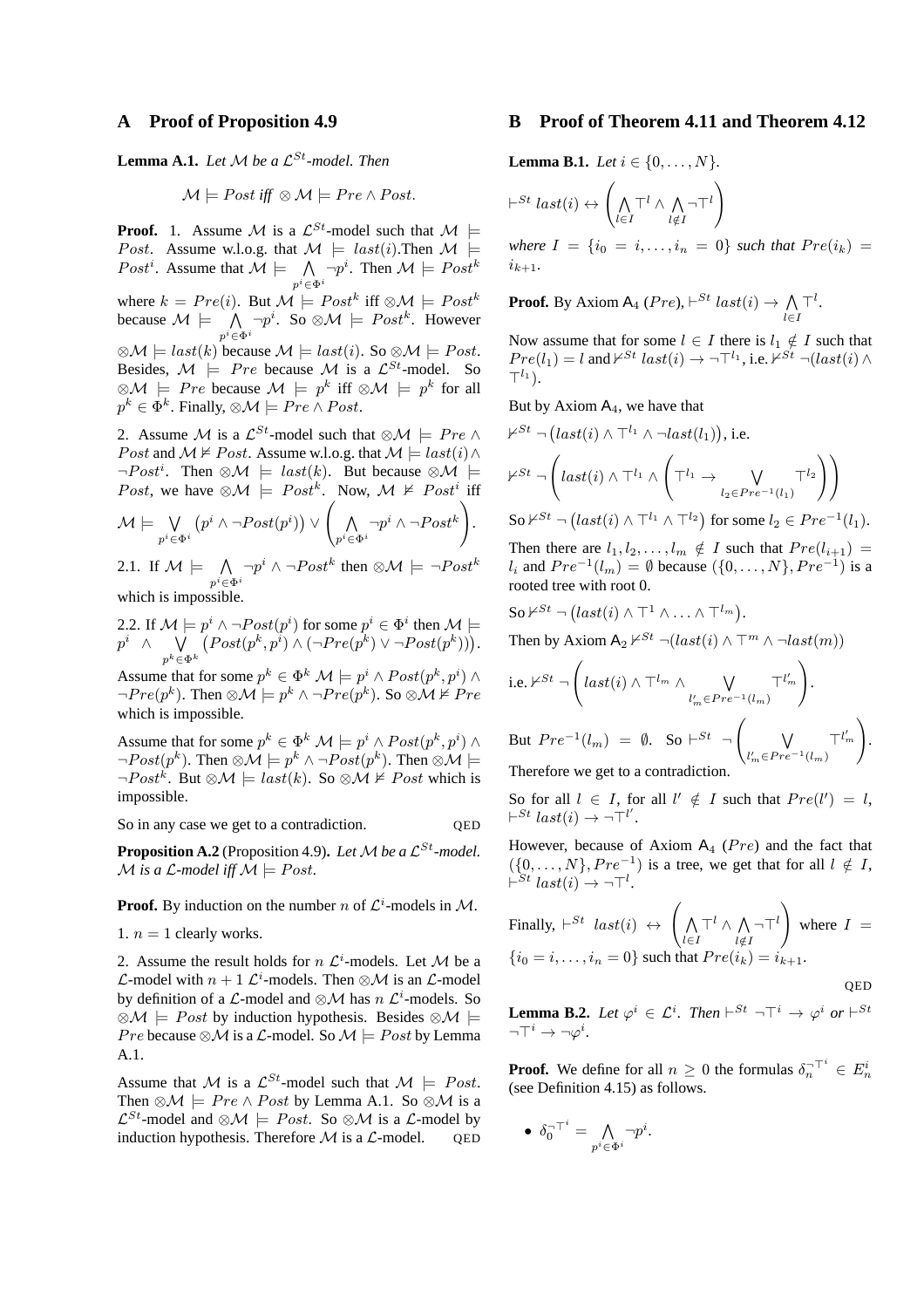• 
$$
\delta_n^{-\top^i} = \delta_0^{-\top^i} \wedge \bigwedge_{j \in G} \left( \langle B_j \rangle \delta_{n-1}^{-\top^i} \wedge B_j \delta_{n-1}^{-\top^i} \right)
$$
 for all  $n \ge 1$ .

Then one can easily show that for all  $n \in \mathbb{N}$ ,  $\models^{i}$  $\left( \right)$ j∈G  $\Lambda$  $p^i \in \Phi^i$  $\Lambda$  $m \leq n$  $E^m \left( \neg p^i \wedge \langle B_j \rangle \neg p^i \right)$  $\setminus$  $\rightarrow \delta_n^{\neg \top^i}.$  $\mathrm{So} \vdash^i \left( \bigwedge$ j∈G  $\Lambda$  $p^i \in \Phi^i$  $\Lambda$  $m \leq n$  $E^m\left(\neg p^i\wedge\langle B_j\rangle\neg p^i\right)$ !  $\rightarrow \delta_n^{\neg \top i}$ . Then  $\vdash^{St}$   $\left( \bigwedge_{j \in G} \right)$  $\Lambda$  $p^i \in \Phi^i$  $\Lambda$  $m \leq n$  $E^m \left( \neg p^i \wedge \langle B_j \rangle \neg p^i \right)$ !  $\rightarrow \delta_n^{\neg \top i}$ because of  $\mathsf{L}^i$ , and so for all  $n \geq 1$ .

Therefore for all  $n \geq 1$ ,

$$
\vdash^{St} \neg \top^i \to \delta_n^{-\top^i} \tag{1}
$$

But [Balbiani and Herzig, 2007] shows that for all  $\varphi^i \in \mathcal{L}^i$ such that  $deg(\varphi^i) \leq n$ ,

$$
\vdash^i \delta_n^{-\top^i} \to \varphi^i \text{ or } \vdash^i \delta_n^{-\top^i} \to \neg \varphi^i
$$

So for all  $\varphi^i \in \mathcal{L}^i$  such that  $deg(\varphi^i) \leq n$ ,

$$
\vdash^{St} \delta_n^{-\top^i} \to \varphi^i \text{ or } \vdash^{St} \delta_n^{-\top^i} \to \neg \varphi^i
$$
 (2)

Finally, for all  $\varphi^i \in \mathcal{L}^i$ ,

$$
\vdash^{St} \neg \top^i \rightarrow \varphi^i \text{ or } \vdash^{St} \neg \top^i \rightarrow \neg \varphi^i
$$

because of  $(1)$  and  $(2)$ . QED

**Theorem B.3** (Theorem 4.11)*. For all*  $\varphi^{St} \in \mathcal{L}^{St}$ ,  $\models \varphi^{St}$  $\int \int \int e^{St} \varphi^{St}$ .

**Proof.** Soundness is clear. For completeness, assume there is  $\varphi^0 \in \mathcal{L}^0, \ldots, \varphi^N \in \mathcal{L}^N$  and t a boolean combination of  $\top^i$  such that

$$
\begin{aligned}\n\n\mathcal{F}^{St} \neg (\varphi^0 \land \dots \land \varphi^N \land t) \\
\text{i.e. } \n\mathcal{F}^{St} \neg \left( \left( \bigvee_{i \in \{0, ..., N\}} \text{last}(i) \right) \land \varphi^0 \land \dots \land \varphi^N \land t \right) \\
\text{by Axiom } A_1\n\end{aligned}
$$

i.e.  $\mathcal{V}^{St} \neg (\text{last}(0) \land \varphi^0 \land \dots \land \varphi^N \land t)$  or ...or  $\mathcal{V}^{St}$  $\neg \left( last(N) \wedge \varphi^0 \wedge \ldots \wedge \varphi^N \wedge t \right)$ 

Assume w.l.o.g. that

$$
\nvdash^{St} \neg \left( last(i) \wedge \varphi^0 \wedge \ldots \wedge \varphi^N \wedge t \right) \qquad (*)
$$

By Lemma B.1,

$$
\vdash^{St} \textit{last}(i) \leftrightarrow \left(\bigwedge_{l \in I} \top^l \land \bigwedge_{l \notin I} \neg \top^l\right)
$$

where  $I = \{i_0 = i, ..., i_n = 0\}$  such that  $Pre(i_k) =$  $i_{k+1}$ . So  $(*)$  iff

$$
\nvdash \neg \left( \bigwedge_{l \in I} \top^l \wedge \bigwedge_{l \notin I} \neg \top^l \wedge \varphi^0 \wedge \ldots \wedge \varphi^N \wedge t \right).
$$

We now define the sets  $S_i^{i_k}$  of  $\mathcal{L}^{i_k}$ -formulas inductively as follows.

- $\bullet \ \ S_i^{i_0} = \{\varphi^{i_0}\} \cup \{p^{i_0} \mid \varphi^{i_0} \vdash^{i_0} p^{i_0}\};$
- $\bullet \ \ S^{i_1}_{i_1} = S^{i_1}_{0} \cup \{p^{i_1} \mid S^{i_1}_0 \vdash^{i_1} p^{i_1}_{0} \} \cup \{Post(p^{i_1}, p^{i_0}) \mid$  $S_0^{i_1} \vdash^{i_1} Post(\overline{p}^{i_1}, p^{i_0}), p^{i_0} \in S_i^{i_0} \}$ where  $S_0^{i_1} = {\varphi^{i_1}} \cup \{Pre(p^{i_0}) \mid p^{i_0} \in S^{i_0} \}$
- $S_{\frac{i}{2}}^{i_2} = S_0^{i_2} \cup \{p^{i_2} \mid S_0^{i_2} \vdash^{i_2} p^{i_2}\} \cup \{Post(p^{i_2}, p^{i_1}) \mid$  $S_0^{i_2} \vdash^{i_2} Post(\overline{p}^{i_2}, p^{i_1}), p^{i_1} \in S_i^{i_1} \}$

where  $S_0^{i_2} = {\varphi^{i_2}} \cup \{Pre(p^{i_1}) \mid p^{i_1} \in$  $S_i^{i_1}$  or  $Post(p^{i_1}, p^{i_0}) \in S^{i_1}$  for some  $p^{i_0}$ 

•  $S_i^{i_{k+1}} = S_0^{i_{k+1}} \cup \{p^{i_{k+1}} \mid S_0^{i_{k+1}} \mid i_{k+1} \}$  $p^{i_{k+1}}\}\;\cup\;\{Post(p^{i_{k+1}},p^{i_k}) \quad \vert \quad \ \ S^{i_{k+1}}_0 \quad \vert ^{-i_{k+1}}$  $Post(p^{i_{k+1}}, p^{i_k}), p^{i_k} \in S_i^{i_k} \}$ where  $S_0^{i_{k+1}} = {\varphi^{i_{k+1}}} \cup \{Pre(p^{i_k}) \mid p^{i_k} \in$  $S_i^{i_k}$  or  $Post(p^{i_k}, p^{i_{k+1}}) \in S_i^{i_k}$  for some  $p^{i_{k-1}}$ .

Then by completion we define the sets  $S^{i_k}$  as follows:

 $S^{i_k} = S_i^{i_k} \cup \{ \neg p^{i_k} \mid p^{i_k} \notin S_i^{i_k} \} \cup \{ \neg Post(p^{i_k}, p^{i_{k+1}}) \mid$  $Post(p^{i_k}, p^{i_{k-1}}) \in S_i^{i_k}$ .

So, because in the construction of the  $S^{i_k}$ , we used axiom A<sub>4</sub>,  $S^{i_0}$  ∪ . . . ∪  $S^{i_n}$  is  $\mathsf{L}^{St}$ -consistent.

So for all  $i_k$ ,  $S^{i_k}$  is  $\mathsf{L}^{i_k}$ -consistent. Then by Theorem 2.8, there is a finite and pointed  $\mathcal{L}^{i_k}$ -model  $(M^{i_k}, w^{i_k})$  such that  $M^{i_k}, w^{i_k} \models S^{i_k}$ .

So 
$$
\{(M^{i_n}, w^{i_n}), \ldots, (M^{i_0}, w^{i_0})\}
$$
  $\models$   $S^{i_0} \cup$   
  $\ldots \cup S^{i_n}$ . But by construction of the  $S^{i_k}$ ,  $\{(M^{i_n}, w^{i_n}), \ldots, (M^{i_0}, w^{i_0})\}$   $\models$  *Pre*  $\land$  *Post*.

So  $\mathcal{M} = \{ (M^{i_n}, w^{i_n}), \dots, (M^{i_0}, w^{i_0}) \}$  is a  $\mathcal{L}$ -model and  $\mathcal{M} \models \bigwedge_{l \in I} \varphi^l \land \bigwedge_{l \notin I} \neg \top^l.$ 

But by Lemma B.2  $\vdash^{St} \neg \top^l \rightarrow \varphi^l$  for all  $l \notin I$ . So by soundness  $\models \neg \top^l \rightarrow \varphi^l$ . Likewise  $\vdash \bigwedge_{l \in I} \top^l \wedge \bigwedge_{l \notin I} \neg \top^l \rightarrow t$ .

So finally 
$$
\mathcal{M} \models \varphi^0 \land \ldots \land \varphi^N \land t
$$
. QED

**Theorem B.4** (Theorem 4.12).  $L^{St}$  *is decidable.* 

**Proof.** Decidability of  $L^{St}$  comes from the fact that the satisfiability problem in  $\mathsf{L}^{St}$  can be reduced to the satisfiability problem in  $L^i$  for each  $i \in \{0, \ldots, N\}$  as the completeness proof of Theorem 4.11 shows. In fact  $L^{St}$  has even the strong finite model property.  $OED$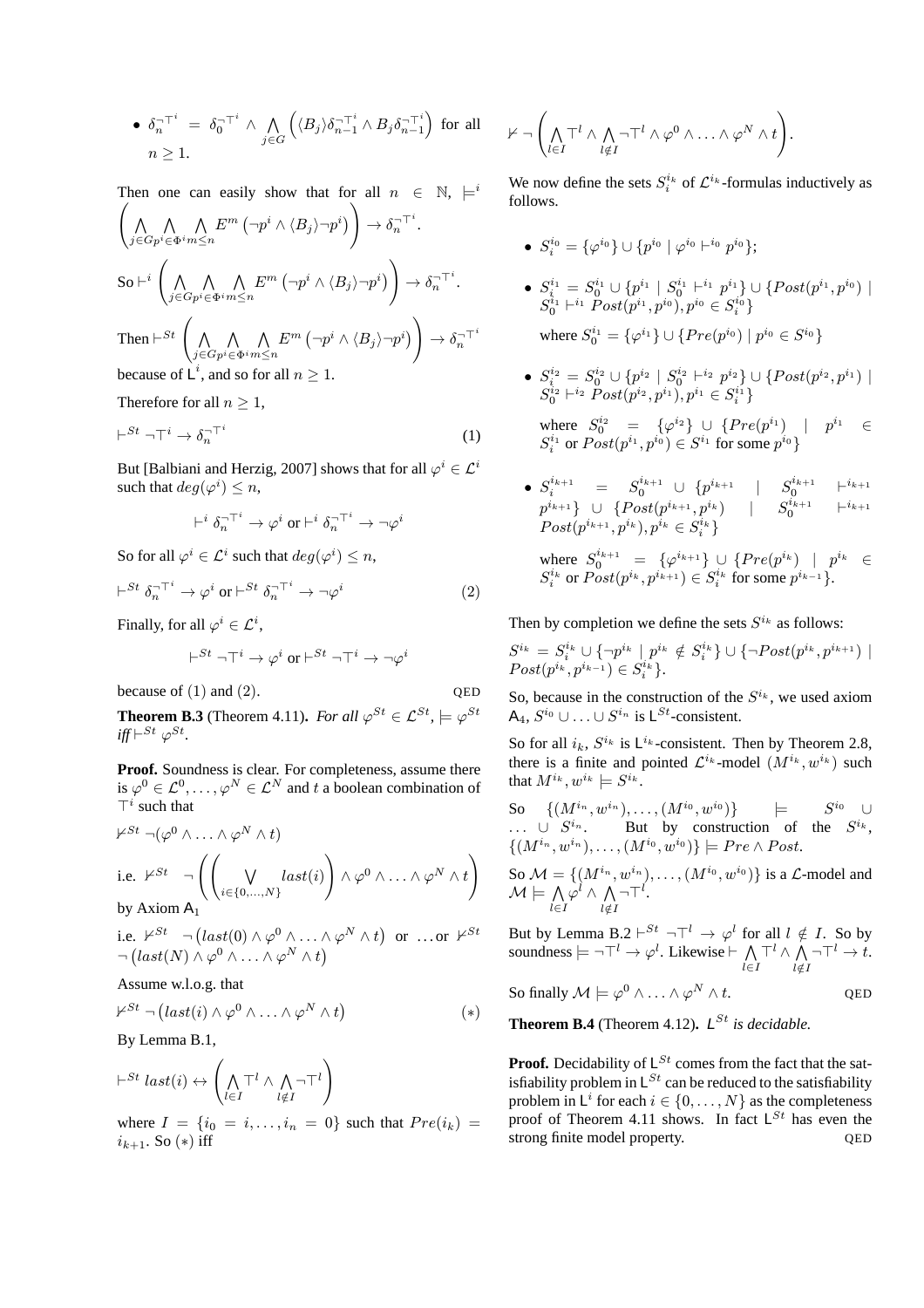# **C Proof of Proposition 4.17**

**Lemma C.1.** *Let*  $n \in \mathbb{N}^*$ ,  $\delta_n \in E_n^i$  and  $\delta_{n-1} \in E_{n-1}^i$ . *If*  $M^i, w^i \models \delta_n$  then for all  $v^i \in R_j(w^i)$ ,  $M^i, v^i \models \delta_{n-1}$  iff  $\delta_{n-1} \in R_i(\delta_n)$ .

**Proof.** Due to the definition of  $\delta_n$ . QED

**Proposition C.2** (Proposition 4.17). Let  $\varphi^k \in \mathcal{L}_n^k$ . Let  $(M^k, w^k)$  be a pointed  $\mathcal{L}^k$ -model and  $(M^i, w^i)$  be a pointed  $\mathcal{L}^i$ -model such that  $M^k, w^k \models \text{Pre}(w^i)$ . Let  $\delta_n \in E_n^i$ .

$$
If M^i, w^i \models \delta_n then
$$
  

$$
M^k, w^k \models Pre^{\delta_n}(\varphi^k) \text{ iff } (M^k, w^k) \otimes (M^i, w^i) \models \varphi^k.
$$

**Proof.** By induction on  $\varphi^k$ .

1.  $\varphi^k = p^k$  works by Definition 2.6.

2.  $\varphi^k = \varphi \wedge \varphi'$  and  $\varphi^k = \neg \varphi$  work by induction hypothesis.

3. Assume  $deg(\varphi) = n$  and  $M^i, w^i \models \delta_{n+1}$  for some  $\delta_{n+1} \in E_{n+1}^i$ .

$$
M^{k}, w^{k} \models Pre^{\delta_{n+1}}(B_{j}\varphi)
$$
  
iff  $M^{k}, w^{k} \models \bigwedge_{\delta_{n} \in R_{j}(\delta_{n+1})} B_{j}(\left(\bigwedge_{p^{i} \in R_{0}(\delta_{n})} Pre(p^{i})\right) \to$   

$$
Pre^{\delta_{n}}(\varphi))
$$

iff for all  $\delta_n \in R_i(\delta_{n+1})$ 

$$
M^k, w^k \models B_j \left( \left( \bigwedge_{p^i \in R_0(\delta_n)} Pre(p^i) \right) \rightarrow Pre^{\delta_n}(\varphi) \right)
$$

iff for all  $\delta_n \in E_n^i$ , for all  $v^i \in$  $R_j (w^i)$ , if  $M^i, v^i \models \delta_n$  then  $M^k, w^k \models$  $B_j$   $\left(\begin{matrix} 1 & 1 \end{matrix}\right)$  $p^i \in R_0(\delta_n)$  $Pre(p^i)$ !  $\rightarrow Pre^{\delta_n}(\varphi)$  $\setminus$ by Lemma C.1

iff for all  $\delta_n \in E_n^i$ , for all  $v^i \in R_j(w^i)$ , if  $M^i, v^i \models \delta_n^i$  then for all  $v^k \in R_j(w^k)$   $M^k, v^k \models$ <br>  $\begin{pmatrix} \Lambda & Pre(v^i) \end{pmatrix} \rightarrow Pre^{\delta_n}(\varphi)$ .  $p^i$ ∈ $R_0(\delta_n^i)$  $Pre(p^i)$ !  $\rightarrow Pre^{\delta_n}(\varphi).$ 

iff for all  $\delta_n \in E_n^i$ , for all  $v^i \in R_j(w^i)$  such that  $M^i, v^i \models$  $\delta_n$ , for all  $v^k \in R_j(w^k)$  such that  $M^k, v^k \models Pre(v^i)$ ,  $M^k, v^k \models Pre^{\delta_n}(\varphi)$ 

iff for all  $(v^k, v^i) \in R_j(w^k, w^i)$   $M^k \otimes M^i$ ,  $(v^k, v^i) \models \varphi$ by induction hypothesis

$$
\text{iff } M^k \otimes M^i, (w^k, w^i) \models B_j \varphi. \tag{QED}
$$

## **D Proof of Proposition 4.19**

**Lemma D.1.** *Let t be a boolean combination of*  $\top$ <sup>*l</sup>. Let*</sup>  $i \in \{0, \ldots, N\}$ . Then  $\vdash last(i) \rightarrow t$  or  $\vdash last(i) \rightarrow \neg t$ .

**Proof.** Because of axioms  $A_1$  and  $A_2$ , one can prove that

$$
\vdash last(i) \rightarrow \bigwedge_{k \in PRE(i)} \top^{i_k} \land \bigwedge_{l \notin PRE(i)} \neg \top^{i_l}
$$

where  $PRE(i) = \{i_0, \ldots, i_i = i \mid Pre(i_{k+1}) = i_k\}$ . The lemma then follows lemma then follows.

**Proposition D.2** (Proposition 4.19). Let  $\varphi \in \mathcal{L}$ . Then there *is*  $\varphi^{St} \in \mathcal{L}^{St}$  *such that*  $\vdash \varphi \leftrightarrow \varphi^{St}$ *.* 

**Proof.** Let  $\varphi \in \mathcal{L}$ . Because of axioms  $A_5$  and  $A_6$ , there is  $\varphi^* \in \mathcal{L}$  such that  $\vdash \varphi^* \leftrightarrow \varphi$  and such that every occurrence of [i ends] $\psi$  can be equivalently replaced by  $last(i) \wedge [i \text{ ends}] \psi.$ 

Now we are going to show by induction on the number of occurrences of operators  $[i \; starts]$  and  $[i \; ends]$  that for any formula of the form of  $\varphi^*$  described above there is  $\varphi^{St} \in$  $\mathcal{L}^{St}$  such that  $\vdash \varphi^* \leftrightarrow \varphi^{St}$ .

1. If there is no occurrences of  $[i \; starts]$  or  $[i \; ends]$  then the result is clear.

2. Assume there is  $n + 1$  occurrences of [i starts] or [i ends]. We pick the innermost occurrence which is of the form  $[i \; starts] \psi^{St}$  or  $[i \; ends] \psi^{St}$  where  $\psi^{St} \in \mathcal{L}^{St}$ .

2.1. Assume it is of the form  $[i \text{ ends}] \psi^{St}$ .

Then by definition of  $\varphi^*$ , [i ends] $\psi^{St}$  can be equivalently replaced by  $last(i) \wedge [i \text{ ends}] \psi^{St}$  in  $\varphi^*$ .

Now  $\psi^{St}$  can be written equivalently under the form

$$
\psi^{St} \equiv (t_0 \lor \varphi_0^0 \lor \dots \lor \varphi_0^N) \land \dots \land (t_n \lor \varphi_n^0 \lor \dots \lor \varphi_n^N)
$$
  
where  $\varphi_l^i \in \mathcal{L}^i$  and the  $t_l$  are boolean combinations of  $\top^i$ .

Assume w.l.o.g. that  $\psi^{St}$  is of the form  $t \vee \varphi^0 \vee \ldots \vee \varphi^N$ . Then by axiom  $A_7 \vdash last(i) \wedge [i \text{ ends}] \psi^{St} \leftrightarrow last(i) \wedge$  $([i \text{ ends}] t \vee [i \text{ ends}] \varphi^0 \vee \ldots \vee [i \text{ ends}] \varphi^N)$ . Now by axiom  $A_5$  and Lemma D.1, we have  $\vdash$  [i ends]t or  $\vdash$  $[i \text{ ends}] \neg t$ . Then by axiom A<sub>7</sub>, one can show that  $\vdash$  $last(i) \rightarrow \neg [i \; ends] t \; or \vdash last(i) \rightarrow [i \; ends] t.$ 

So 
$$
\vdash
$$
 last(i)  $\land$  [i ends] $\psi^{St}$   $\leftrightarrow$  last(i)  $\land$   
([i ends] $\varphi^{0} \lor \dots \lor$  [i ends] $\varphi^{N}$ ) (1)

$$
\text{or} \vdash last(i) \land [i \; ends] \psi^{St}.
$$

In case of (1),  $\vdash last(i) \land [i \text{ ends}] \psi^{St} \leftrightarrow (last(i) \land \varphi^0) \lor$  $\dots \vee (last(i) \wedge [i \ ends] \varphi^k) \vee (last(i) \wedge [i \ ends] \varphi^i) \vee \dots \vee$  $(last(i) \wedge \varphi^N)$  by axiom A<sub>8</sub>.

Now by axiom A<sub>9</sub> there is  $\chi^{St} \in \mathcal{L}^{St}$  such that  $\vdash last(i) \land$  $[i \text{ ends}] \varphi^k \leftrightarrow \chi^{St}$ . Besides, by axiom  $A_5$ ,  $\vdash [i \text{ ends}] \neg \top^i$ . But by lemma  $B.2 \vdash \neg \top^i \rightarrow \varphi^i$  or  $\vdash \neg \top^i \rightarrow \neg \varphi^i$ . So  $\vdash$  $[i \text{ ends} | \varphi^i \text{ or } \vdash [i \text{ ends}] \neg \varphi^i \text{ and by axiom A}7, \vdash last(i) \rightarrow$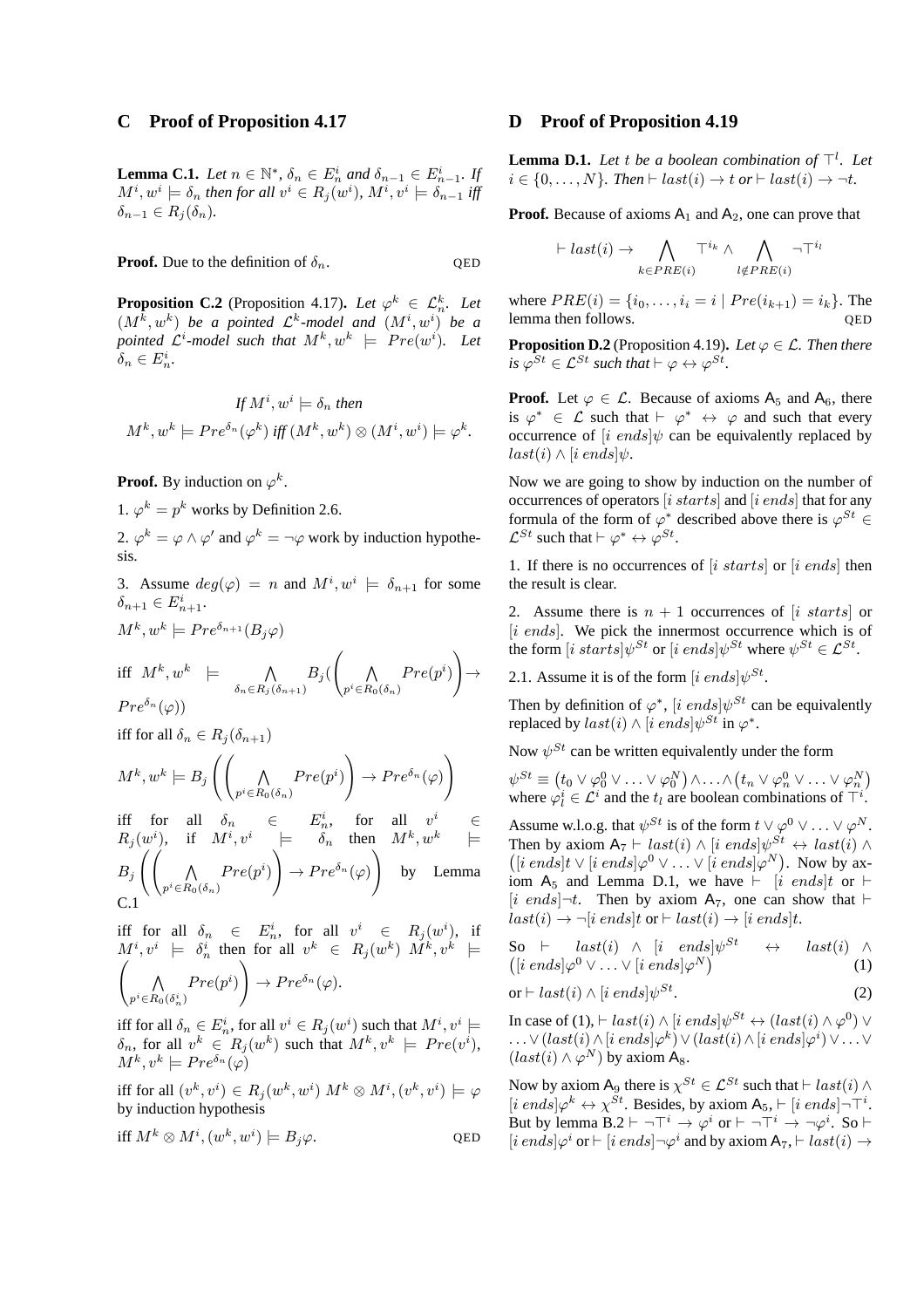$[i \text{ ends}]\varphi^i \text{ or } \vdash last(i) \rightarrow \neg[i \text{ ends}]\varphi^i$ . So in both cases there is  $\chi^{St} \in \mathcal{L}^{St}$  such that  $\vdash last(i) \land [i \text{ ends} | \varphi^i \leftrightarrow \chi^{St}$ .

So in case of (1) there is  $\varphi^{St} \in \mathcal{L}^{St}$  such that  $\vdash last(i) \land$  $[i \text{ ends}] \psi^{St} \leftrightarrow \varphi^{St}$ . So eventually in both cases (1) and (2), there is  $\varphi^{St} \in \mathcal{L}^{St}$  such that  $\vdash last(i) \wedge [i \text{ ends}] \psi^{St} \leftrightarrow$  $\varphi^{St}$ .

So we can replace  $[i \text{ ends}] \psi^{St}$  by  $\varphi^{St}$  in  $\varphi^*$  and the resulting equivalent formula has therefore one modality of the form [i ends] or [i starts] less.

### 2.2. Assume it is of the form  $[i$  starts $]\psi^{St}$ .

We can assume w.l.o.g. that  $\psi^{St}$  is of the form  $\psi^{St} \equiv$  $t \vee \varphi^0 \vee \ldots \vee \varphi^N$ . Then  $\vdash$   $[i \; starts] \psi^{St} \leftrightarrow$ <br>(([i starts]t)  $\vee \varphi^0 \vee \ldots \vee ([i \; starts] \varphi^i) \vee \ldots \vee \varphi^N$ ) by  $([i \; starts] t) \vee \varphi^0 \vee \ldots \vee ([i \; starts] \varphi^i) \vee \ldots \vee \varphi^N)$  by axiom  $A_{12}$ . But  $\vdash$  [*i starts*]*last(i)* by axiom  $A_{10}$  and  $\vdash$  last(i)  $\rightarrow$  t or  $\vdash$  last(i)  $\rightarrow$   $\neg$ t by Lemma D.1. So  $\vdash$  [i starts]t (1) or  $\vdash$  [i starts] $\neg t$  (2).

If (1) then  $\vdash$  [i starts] $\psi^{St}$ .

If (2) then  $\vdash$  [i starts] $\psi^{St} \leftrightarrow (([i \; starts] \neg t) \land$  $([i \; starts] \neg t) \vee \varphi^0 \vee \ldots \vee ([i \; starts] \varphi^i) \vee \ldots \vee \varphi^N)$ 

i.e.  $\vdash$  [i starts] $\psi^{St} \leftrightarrow (([i \; starts] \bot) \vee \varphi^0 \vee \dots \vee$  $([i \; starts] \varphi^i) \vee \ldots \vee \varphi^N)$ 

i.e.  $\vdash$  [i starts] $\psi^{St} \leftrightarrow$  (last(k)  $\rightarrow$  ( $\varphi^0$   $\vee$  ...  $\vee$  $[i \; starts] \varphi^i \vee ... \vee \varphi^N)$  by axiom  $A_{11}$ .

If  $\vdash^{St} \varphi^i$  then  $\vdash \varphi^i$  so  $\vdash [i \; starts] \varphi^i$  by R<sub>1</sub>. So there is  $\varphi^{St} \in \mathcal{L}^{St}$  such that  $\vdash$  [i starts] $\psi^{St} \leftrightarrow \varphi^{St}$ .

If  $\mathcal{V}^{St}$   $\varphi^i$  then there is  $\chi^{St} \in \mathcal{L}^{St}$  such that  $\vdash$  $[i starts] \psi^{St} \leftrightarrow (last(k) \rightarrow (\varphi^0 \vee \ldots \vee \chi^{St} \vee \ldots \vee \varphi^N))$ by axiom scheme  $A_{13}$ .

So in any case there is  $\varphi^{St} \in \mathcal{L}^{St}$  such that  $\vdash$  [i starts] $\psi^{St} \leftrightarrow \varphi^{St}$ .

So in any cases 2.1. and 2.2. there is a formula  $\varphi_1^* \in \mathcal{L}$ of the form expected such that  $\vdash \varphi \leftrightarrow \varphi_1^*$  and  $\varphi_1^*$  has n occurrences of modalities  $[i \; starts]$  or  $[i \; ends]$ . We can then apply the induction hypothesis. QED

**Remark D.3.** In the proof, we used the disjunction of cases  $\vdash^{St} \varphi^i$  and  $\nvdash^{St} \varphi^i$ . Besides, in the axiomatization axiom scheme A<sub>13</sub> is quantified on formulas  $\varphi^i$  such that  $\neg \varphi^i \notin L^{St}$ . This way of defining a proof system makes sense because  $L^{St}$  is decidable.

# **E Proof of Theorem 4.20**

**Theorem E.1** (Theorem 4.20). *For all*  $\varphi \in \mathcal{L}$ ,  $\models \varphi$  *iff*  $\models \varphi$ *.* 

**Proof.** We only prove the soundness of  $A_9$ ,  $A_{12}$  and  $A_{13}$ .

 $A_9$ . Soundness of  $A_9$  comes from Proposition 4.17.

 $A_{12}$ . Let M be a  $\mathcal{L}$ -model.

1. If  $\mathcal{M} \models \neg last(k)$  then the result trivially holds.

2. If 
$$
M \models last(k)
$$
 then

$$
\mathcal{M} \models [i \text{ ends}](t \vee \varphi^0 \vee \ldots \vee \varphi^N)
$$

iff for all  $\mathcal{M}'\in R^{i}_{starts}(\mathcal{M}),$   $\mathcal{M}'\models t\vee \varphi^{0}\vee\ldots\vee \varphi^{N}$ 

iff for all  $\mathcal{M}' \in R_{starts}^i(\mathcal{M}), \, \mathcal{M}' \models t$  or  $\mathcal{M}' \models \varphi^0$  or ...or  $\mathcal{M}'\models \varphi^i$  or  $\ldots$  or  $\mathcal{M}'\models \varphi^N$ 

iff for all  $\mathcal{M}' \in R_{starts}^i(\mathcal{M}), \, \mathcal{M}' \models t$  or  $\mathcal{M} \models \varphi^0$  or ... or  $M' \models \varphi^i$  or ... or  $M \models \varphi^N$  because  $M \models \varphi^l$  iff  $\mathcal{M}' \models \varphi^l$  for all  $l \neq i$ 

iff  $\mathcal{M} \models \varphi^0$  or ...or  $\mathcal{M} \models [i \; starts](t \vee \varphi^i)$  or ...or  $\mathcal{M} \models \varphi^N$ 

iff  $M = [i \; starts]t$  or  $M = \varphi^0$  or ...or  $M =$  $[i \; starts] \varphi^i$  or ...or  $\mathcal{M} \models \varphi^N$  because  $\mathcal{M} \models$  $[i\ starts](t\vee\varphi)$  iff  $\mathcal{M} \models ([i\ starts]t) \vee ([i\ starts]\varphi^i)$ 

iff  $\mathcal{M} \models ([i \; starts]t) \vee \varphi^0 \vee \ldots \vee ([i \; starts] \varphi^i) \vee \ldots \vee \varphi^N.$ 

A<sub>13</sub>. Assume  $\neg \varphi^i \notin L^{St}$ . Then  $\neg \varphi^i \notin L^i$ . So by Theorem 2.8 there is a pointed  $\mathcal{L}^i$ -model  $(M^i, w^i)$  such that

$$
M^i, w^i \models \varphi^i \land \bigwedge_{p^i \in S(\varphi^i)} p^i \land \bigwedge_{p^i \notin S(\varphi^i)} \neg p^i
$$

where  $S(\varphi^i) = \{p^i \in \Phi^i \mid \vdash^{St} \varphi^i \to p^i\}.$ 

Let M be a  $\mathcal{L}$ -model such that  $\mathcal{M} \models last(k)$ .

1. Assume that  $\mathcal{M} \models \langle i \; starts \rangle \varphi^i$ .

Then there is a  $\mathcal{L}\text{-model}$   $\mathcal{M}' \in R_{starts}^i(\mathcal{M})$  such that  $\mathcal{M}'\models \varphi^i.$  So  $\mathcal{M}'\models S(\varphi^i).$  But  $\mathcal{M}'\models \mathit{Post} \wedge \mathit{Pre}.$ So  $\mathcal{M}' \models \bigwedge_{p^i \in S(\varphi^i)}$  $Post(p<sup>i</sup>) \wedge Pre(p<sup>i</sup>)$  by definition of

Post and Pre and because  $\mathcal{M}' \models last(i)$ . Then  $\mathcal{M} \models$  $p^i {\in} S(\varphi^i)$  $Post(p^i) \wedge Pre(p^i).$ 

2. Assume that  $\mathcal{M} \models \bigwedge_{p^i \in S(\varphi^i)}$  $Post(p^i) \wedge Pre(p^i).$ 

Then  $\mathcal{M} \cup \{(M^i, w^i)\}\models Post \land Pre \land \varphi^i$ . So  $\mathcal{M}' =$  $\mathcal{M} \cup \{(M^{i}, w^{i})\}$  is a  $\mathcal{L}\text{-model}$  such that  $\mathcal{M}' \in R^{i}_{starts}(\mathcal{M})$ and  $\mathcal{M}' \models \varphi^i$ . Therefore  $\mathcal{M} \models \langle i \; start \rangle \varphi^i$ . QED

#### **F Proof of Theorem 4.22**

**Lemma F.1.** *Let* (A, a) *be a pointed event model and*  $(M^1, w^1)$  *be a pointed*  $\mathcal{L}^1$ -model such that  $M^1, w^1 \leftrightarrow$  $t(A, a)$ *. Then for all pointed*  $\mathcal{L}^0$ -model  $(M^0, w^0)$  *such that*  $M^0, w^0 \models Pre(w^1),$ 

$$
M^0 \otimes M^1, (w^0, w^1) \Leftrightarrow M^0 \otimes A, (w^0, a).
$$

**Proof.** Let  $Z^1$  :  $M^1, w^1 \Leftrightarrow t(A, a)$ . We then define Z :  $M^{0} \otimes M^{1}$ ,  $(w^{0}, w^{1}) \cong M^{0}$ ,  $A$ ,  $(w^{0}, a)$  as follows: